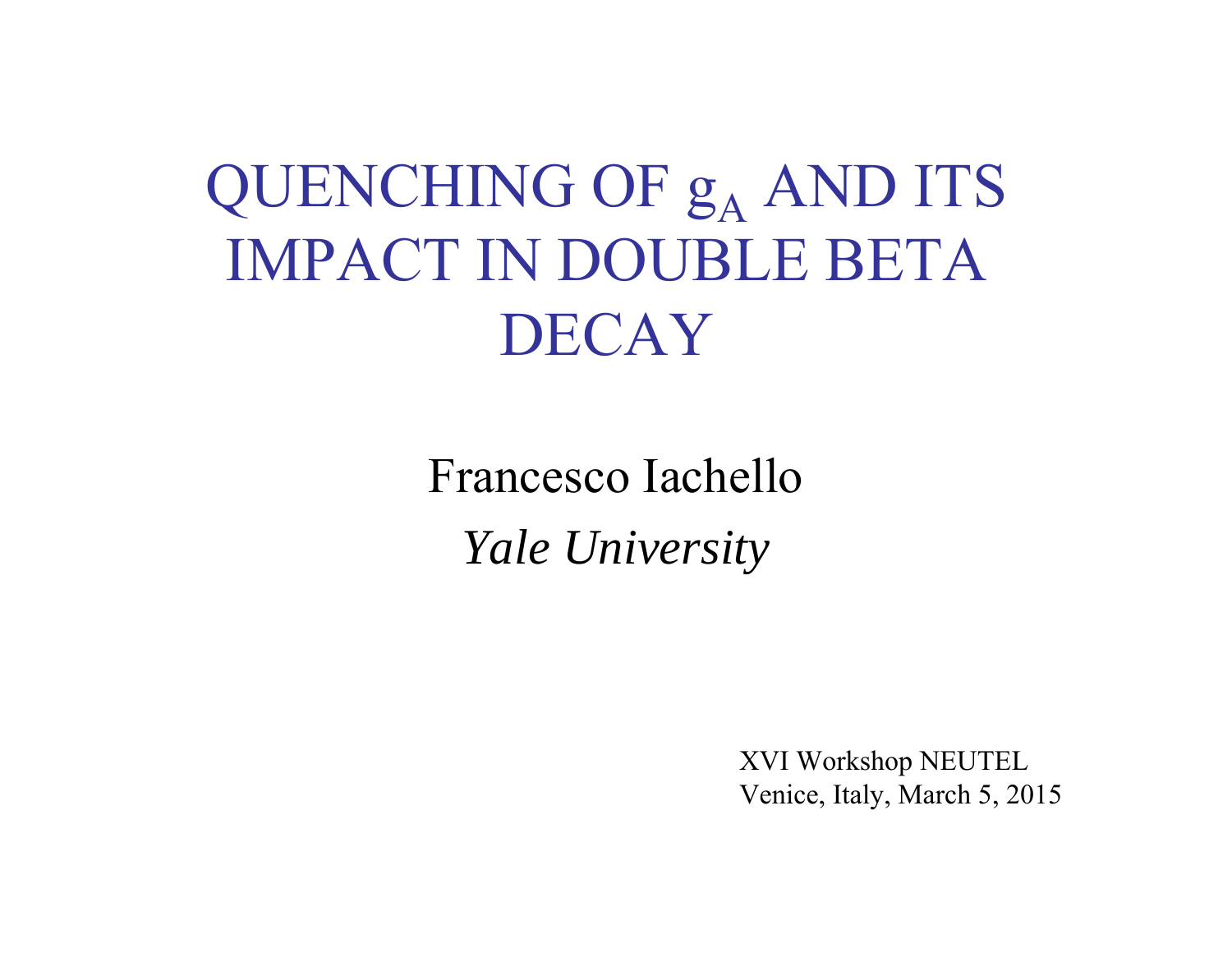# **JBLE BETA DECAY**

 ${}_{Z}^{A}X_{N} \rightarrow {}_{Z\pm 2}^{A}Y_{N\mp 2} + 2e^{\mp} + any thing$ 



Half-life for processes not allowed by the standard model:

76 34 42 *Se*

 $\left[ \left. \tau_{1/2}^{0\nu\beta\beta}(0^{+}\rightarrow0^{+})\right] ^{-1}=G_{0\nu}\left| M_{0\nu}\right| ^{2}\left| f(m_{i},U_{ei})\right| ^{2}\right]$ Phase-space factor (Atomic physics) Matrix elements (Nuclear physics) Beyond the standard model (Particle physics) **PSF** NME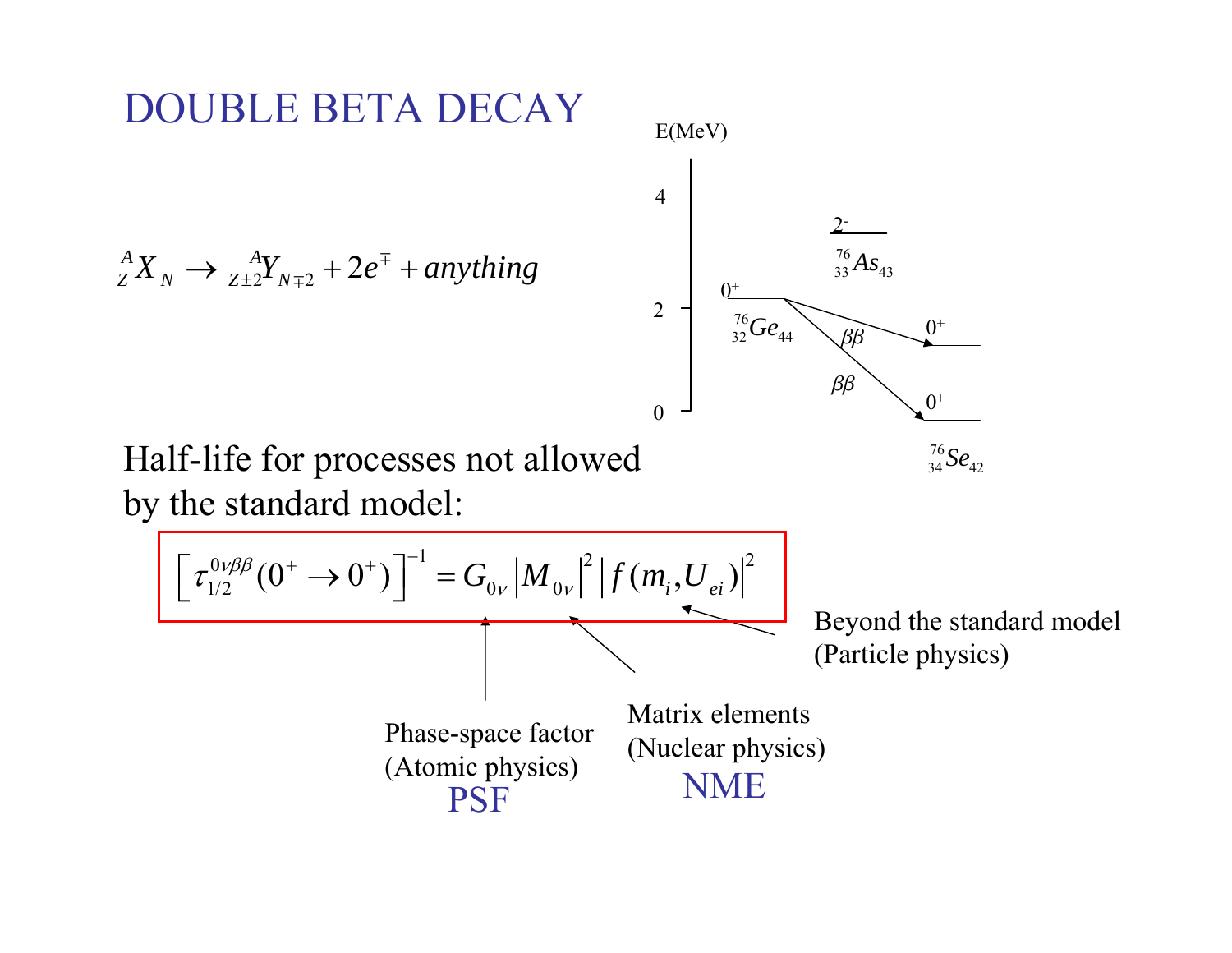For processes allowed by the standard model, the half-life can be, to a good approximation, factorized in the form

$$
\left[\tau_{1/2}^{2\nu}\right]^{-1} = G_{2\nu} |M_{2\nu}|^2
$$

Phase-space factor (Atomic Physics) PSF

Matrix elements(Nuclear Physics) NME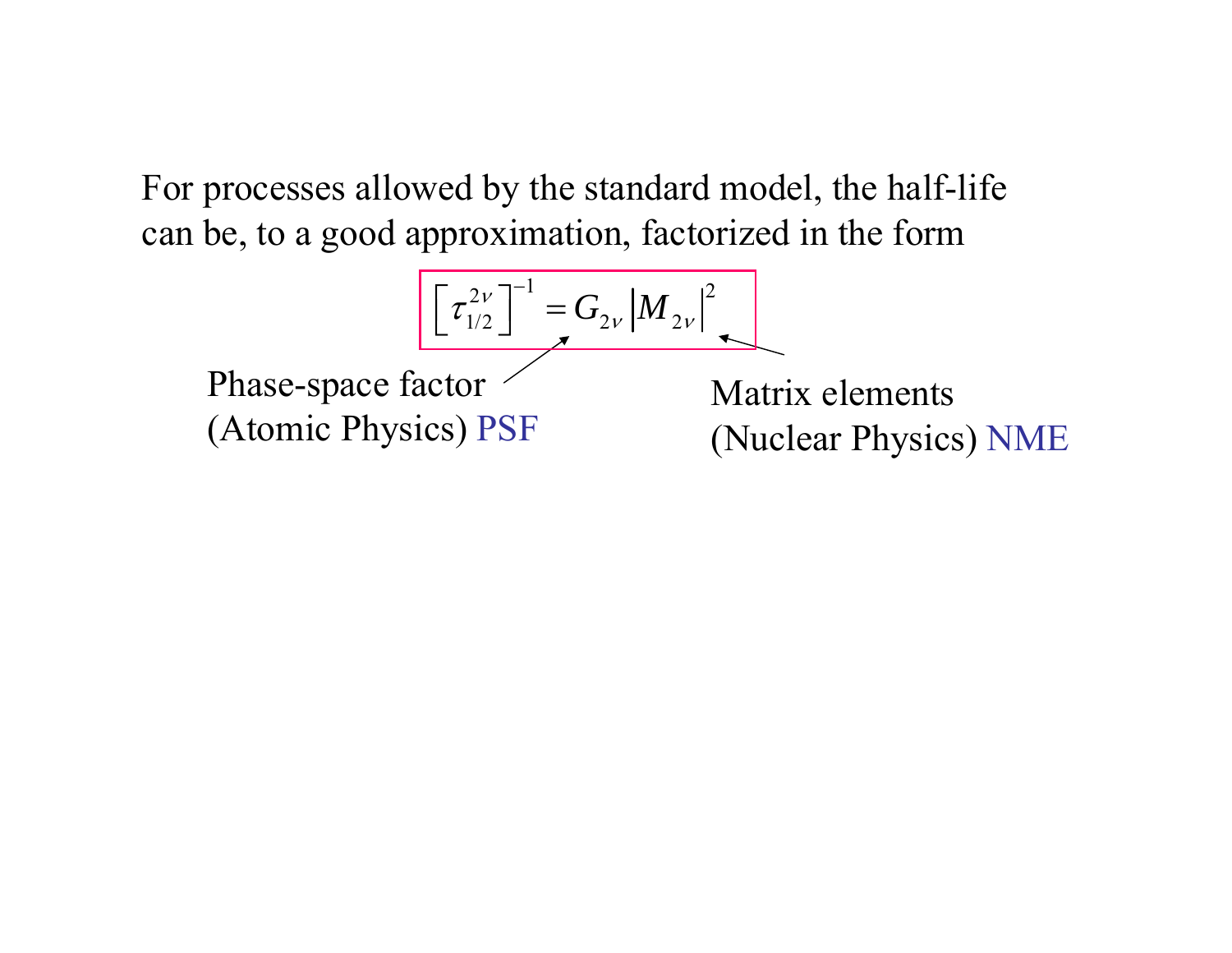A special case is  $0$ νECEC, which is forbidden by energy and momentum conservation, but can occur under resonance conditions. In this case the inverse half-life is given by

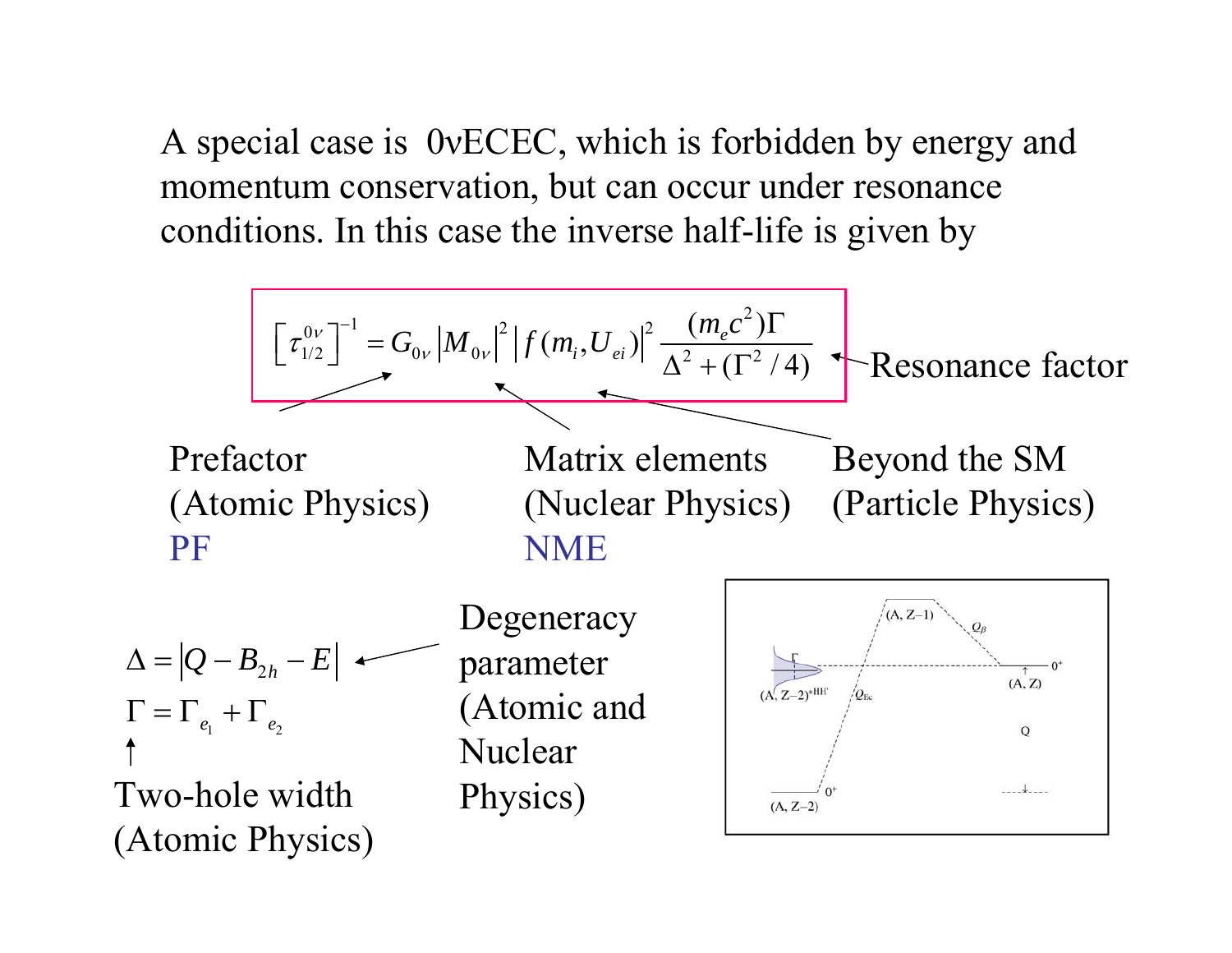## NUCLEAR MATRIX ELEMENTS (NME)

## NME can be written as:

$$
M_{0\nu} = g_A^2 M^{(0\nu)}
$$
  

$$
M^{(0\nu)} = M_{GT}^{(0\nu)} - \left(\frac{g_V}{g_A}\right)^2 M_F^{(0\nu)} + M_T^{(0\nu)}
$$

Several methods have been used to evaluate  $\rm M_{0v}$ : QRPA (Quasiparticle Random Phase Approximation) ISM (Shell Model) IBM-2 (Interacting Boson Model) DFT (Density Functional Theory)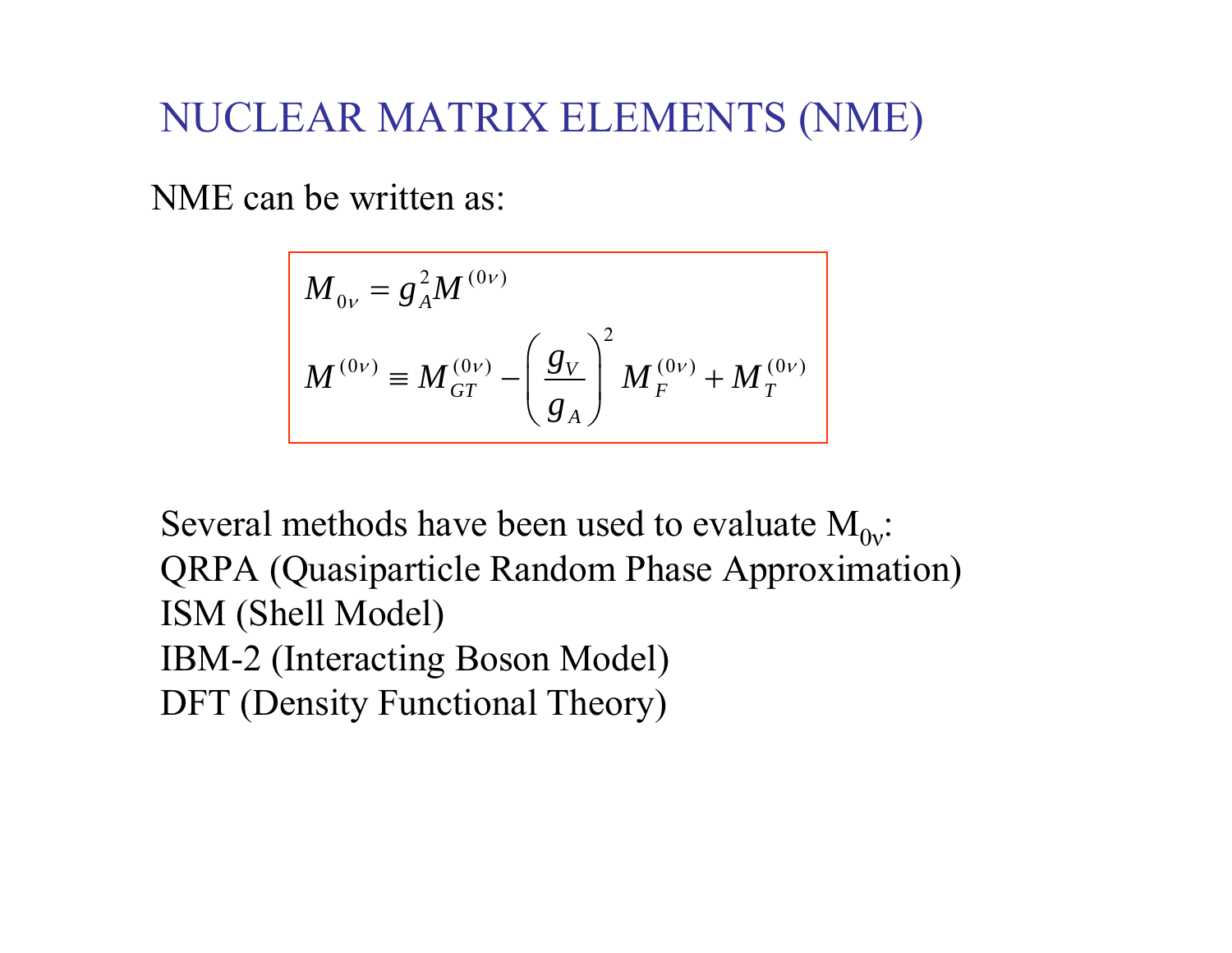Calculations of NME in IBM-2 for all processes have been completed (2015) and are available upon request. A list of references is given in Appendix A.

For 0ν processes two scenarios have been considered: (i) Emission and re-absorption of a light  $(m_{light} \ll 1 \text{MeV})$  neutrino. (ii) Emission and re-absorption of a heavy  $(m_{heavy} \gg 1 \text{GeV})$  neutrino.

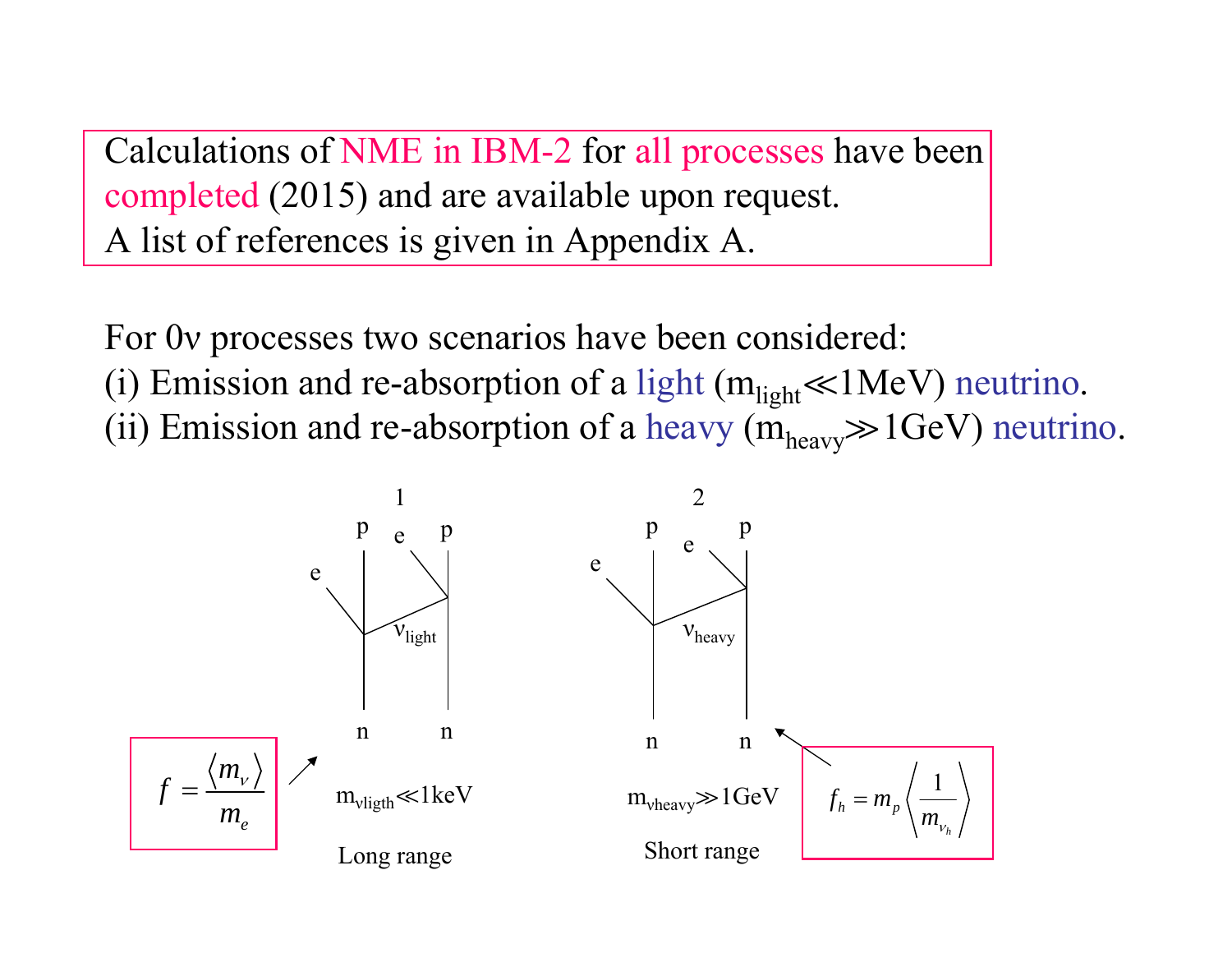#### Scenario 1: LIGHT NEUTRINO EXCHANGE

Dependence on the average neutrino mass

$$
f = \frac{\langle m_{v} \rangle}{m_{e}}
$$
  $\left\langle m_{v} \right\rangle = \sum_{k = light} (U_{ek})^{2} m_{k}$ 

Fourier transform of the neutrino "potential"

$$
v(p) = \frac{2}{\pi} \frac{1}{p\left(p + \tilde{A}\right)}
$$

$$
\overline{\tilde{A}} = \text{closure energy}=1.12 \text{A}^{1/2}(\text{MeV})
$$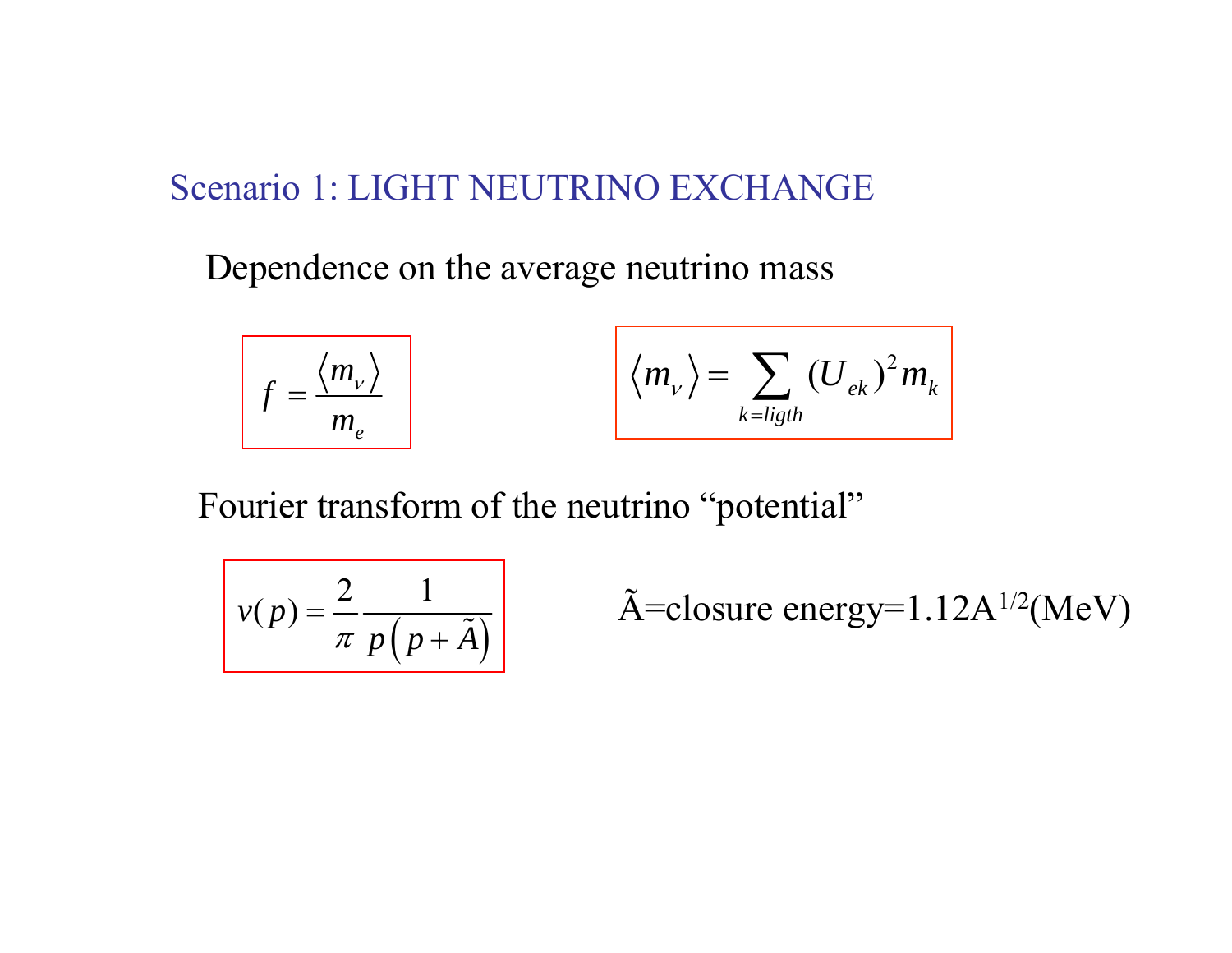In the last few years atmospheric, solar, reactor and accelerator neutrino oscillation experiments have provided information on light neutrino mass differences and their mixings. Two possibilities, normal and inverted hierarchy, are consistent with experiment.

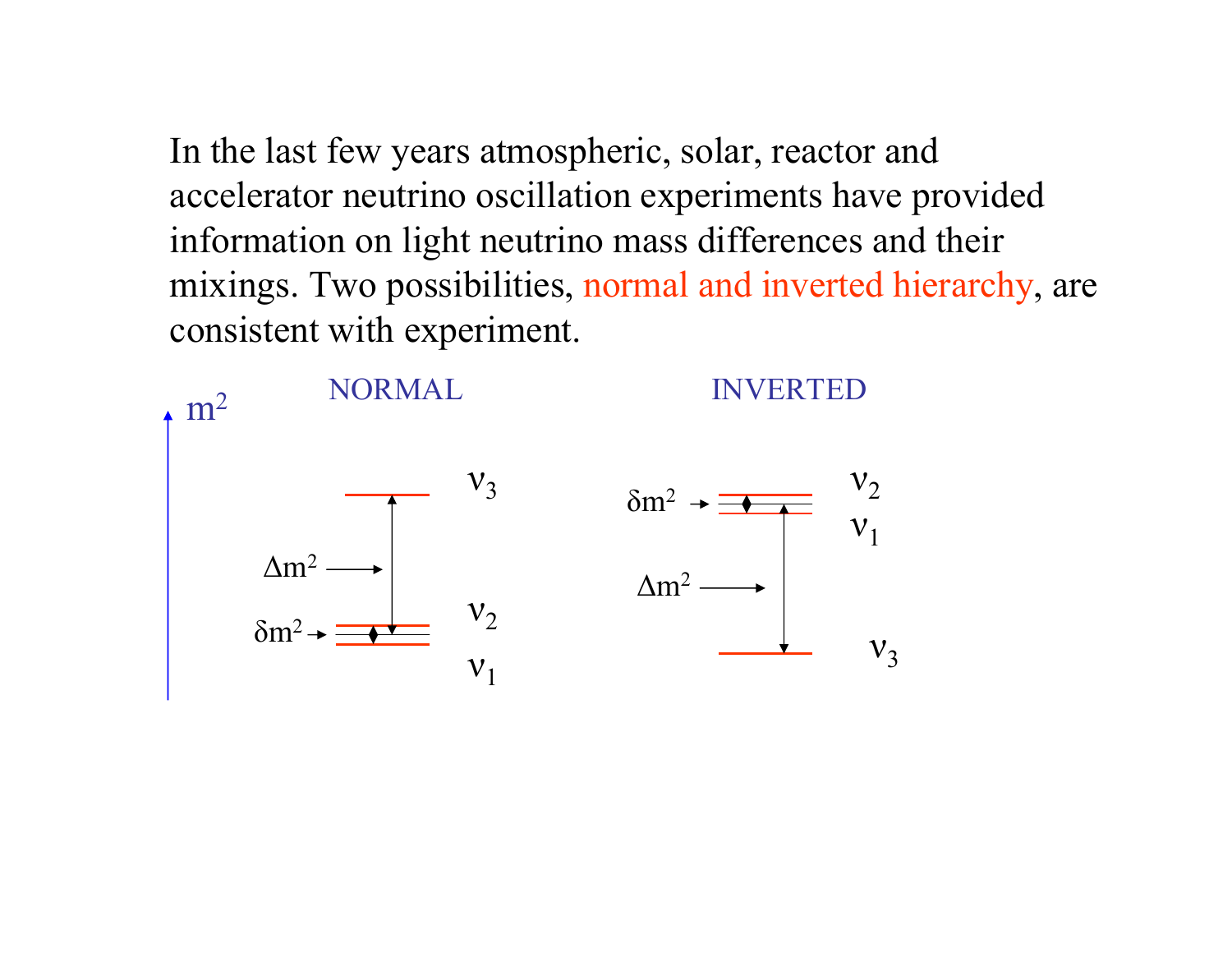The average light neutrino mass can be written as

$$
\langle m_{\nu} \rangle = \Big| c_{13}^2 c_{12}^2 m_1 + c_{13}^2 s_{12}^2 m_2 e^{i\varphi_2} + s_{13}^2 m_3 e^{i\varphi_3} \Big|
$$
  
\n
$$
c_{ij} = \cos \theta_{ij}, s_{ij} = \sin \theta_{ij}, \varphi_{2,3} = [0, 2\pi]
$$
  
\n
$$
\Big( m_1^2, m_2^2, m_3^2 \Big) = \frac{m_1^2 + m_2^2}{2} + \Big( -\frac{\delta m^2}{2}, +\frac{\delta m^2}{2}, \pm \Delta m^2 \Big)
$$

A fit to oscillation experiments gives §

$$
\sin^2 \theta_{12} = 0.312, \sin^2 \theta_{13} = 0.016, \sin^2 \theta_{23} = 0.466
$$

$$
\delta m^2 = 7.67 \times 10^{-5} eV^2, \Delta m^2 = 2.39 \times 10^{-3} eV^2
$$

§ G.L. Fogli *et al.*, Phys. Rev. D75, 053001(2007); D78, 033010 (2008).

[A recent result from Daya Bay, Phys. Rev. Lett. 108, 171803 (2012) gives sin 2  $\theta_{13}$ =0.024±0.005, which slightly modifies the fit.]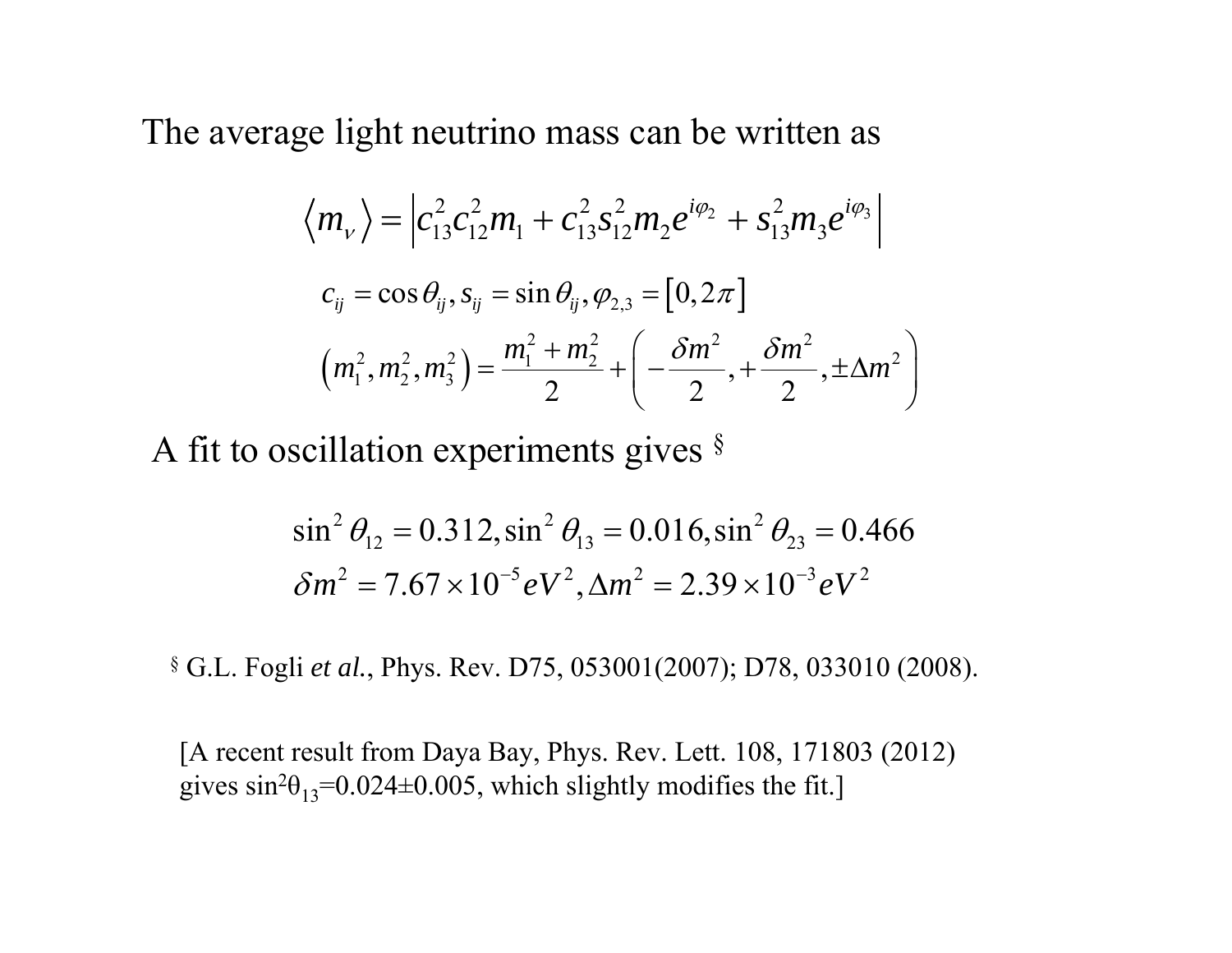Variation of the phases  $\varphi_2$  and  $\varphi_3$  from 0 to  $2\pi$  gives the values of  $\langle m_v \rangle$  consistent with oscillation experiments (constraints on the neutrino masses)

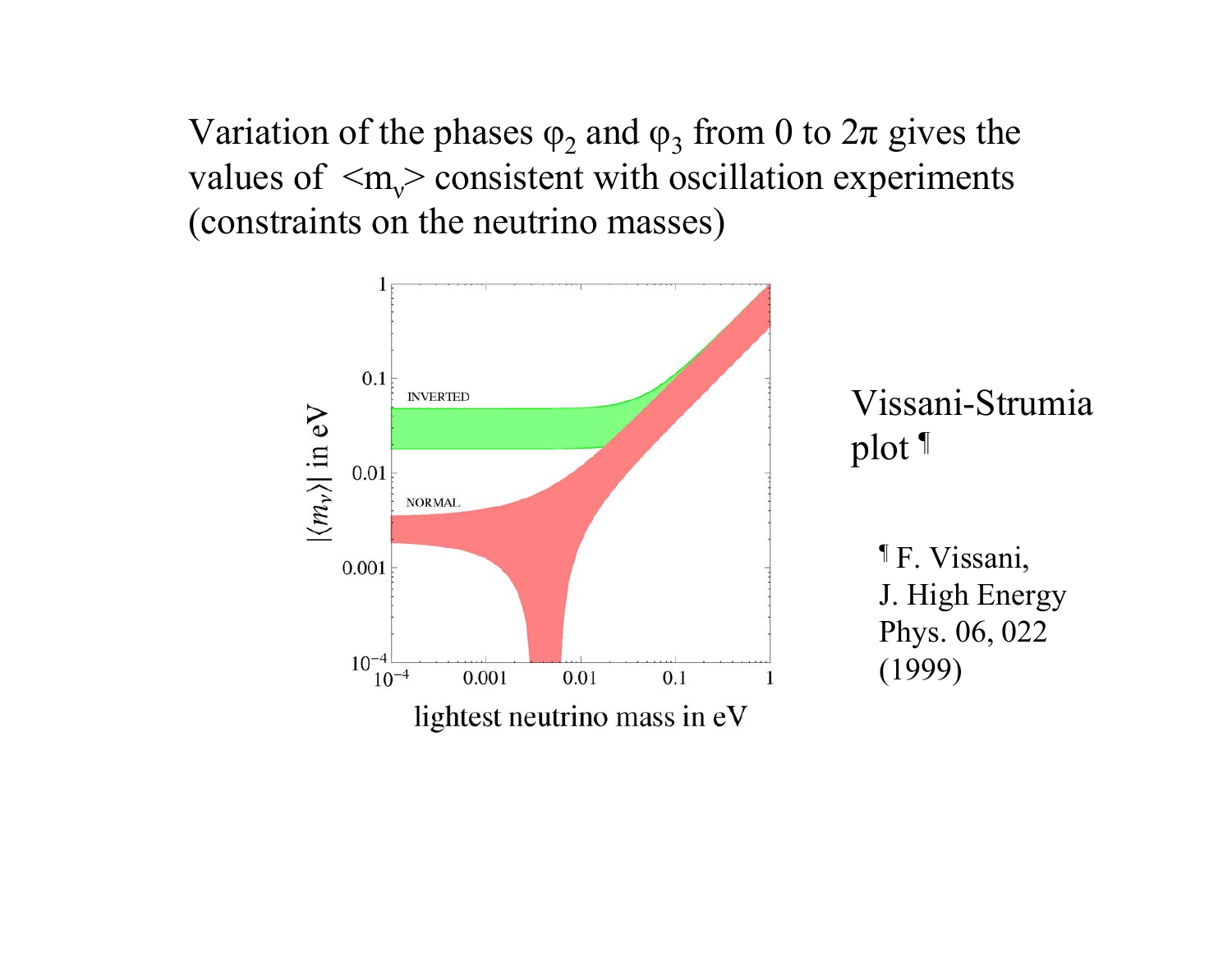## Scenario 2: HEAVY NEUTRINO EXCHANGE

Dependence on the average neutrino mass

$$
f = m_p \left\langle \frac{1}{m_{\nu_h}} \right\rangle \qquad \left\langle m_{\nu_h}^{-1} \right\rangle = \sum_{k = heavy} \left( U_{ek_h} \right)^2 \frac{1}{m_{k_h}}
$$

## Fourier transform of the neutrino "potential"

$$
v(p) = \frac{2}{\pi} \frac{1}{m_p m_e}
$$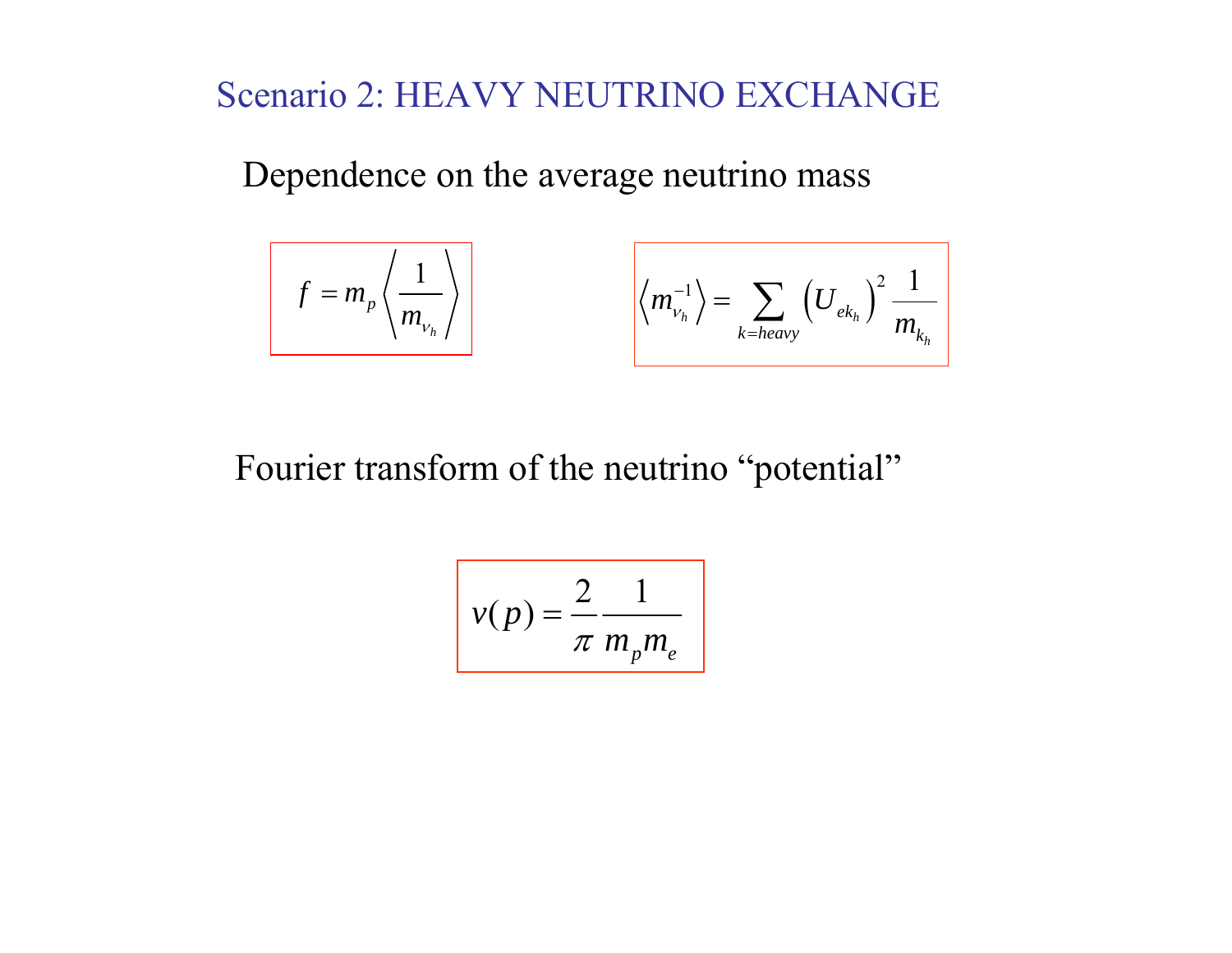Constraints on the average inverse heavy neutrino mass are model dependent. V. Tello *et* al. ¶ have recently (2011) worked out constraints from lepton flavor violating processes and (potentially LHC experiments). In this model

$$
f \equiv \eta = \frac{M_{W}^{4}}{M_{WR}^{4}} \sum_{k = heavy} (V_{ek_{h}})^{2} \frac{m_{p}}{m_{k_{h}}} \equiv \frac{M_{W}^{4}}{M_{WR}^{4}} \frac{m_{p}}{\langle m_{v_{h}} \rangle}
$$

$$
M_w = 80.41 \pm 0.10 GeV; M_{\text{WR}} = 3.5 TeV
$$

η=lepton violating parameter.

Constraints on η can then be converted into constraints on the average heavy neutrino mass as

$$
\left\langle m_{\nu_h}\right\rangle = m_p \left(\frac{M_{\scriptscriptstyle W}}{M_{\scriptscriptstyle WR}}\right)^4 \frac{1}{\eta}
$$

¶ V. Tello, M. Nemevšek, F. Nesti, G. Senjanovi ć, and F. Vissani, Phys. Rev. Lett. 106, 151801 (2011).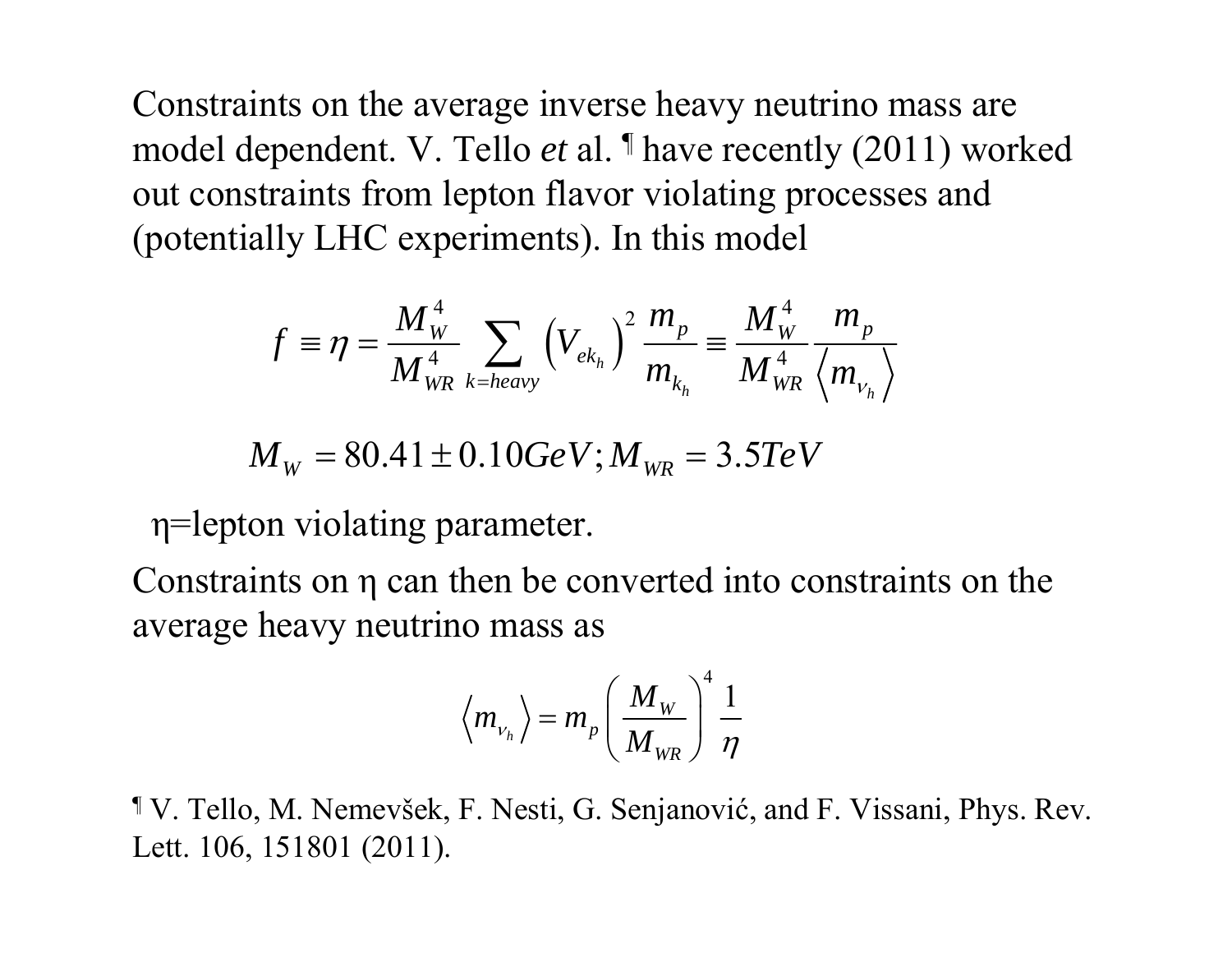Most recent (2015) results for 0νβ-β- (light neutrino exchange)



IBM-2 \*: J. Barea, J. Kotila, and F. Iachello, Phys. Rev. C, in press (2015). QRPA-Tu \*: F. Simkovic, V. Rodin, A. Faessler, and P. Vogel, Phys. Rev. C 87, 045501 (2013). ISM: J. Menendez, A. Poves, E. Caurier, and F. Nowacki, Nucl. Phys. A 818, 139 (2009).

\* With isospin restoration and Argonne SRC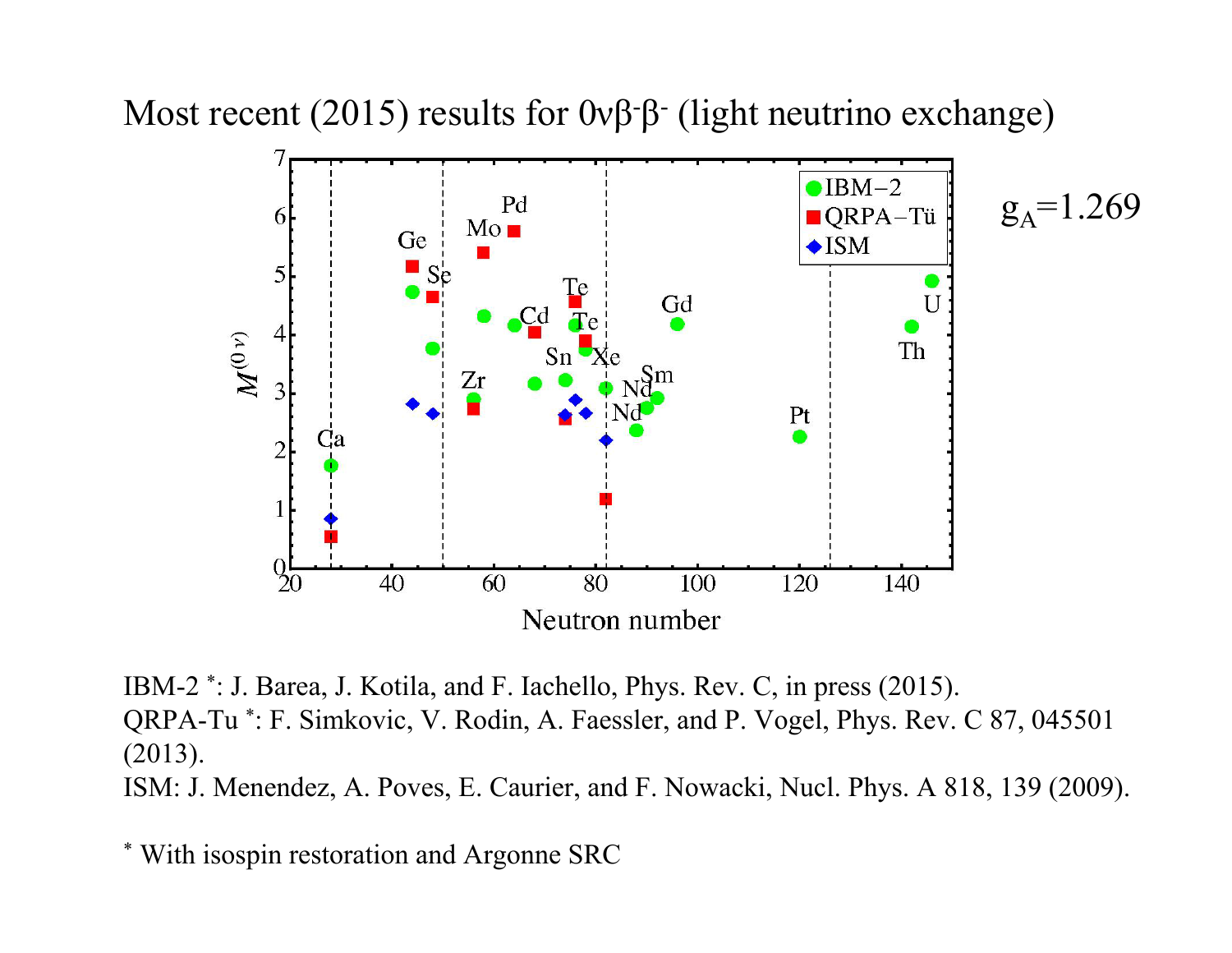

\* With isospin restoration and Argonne SRC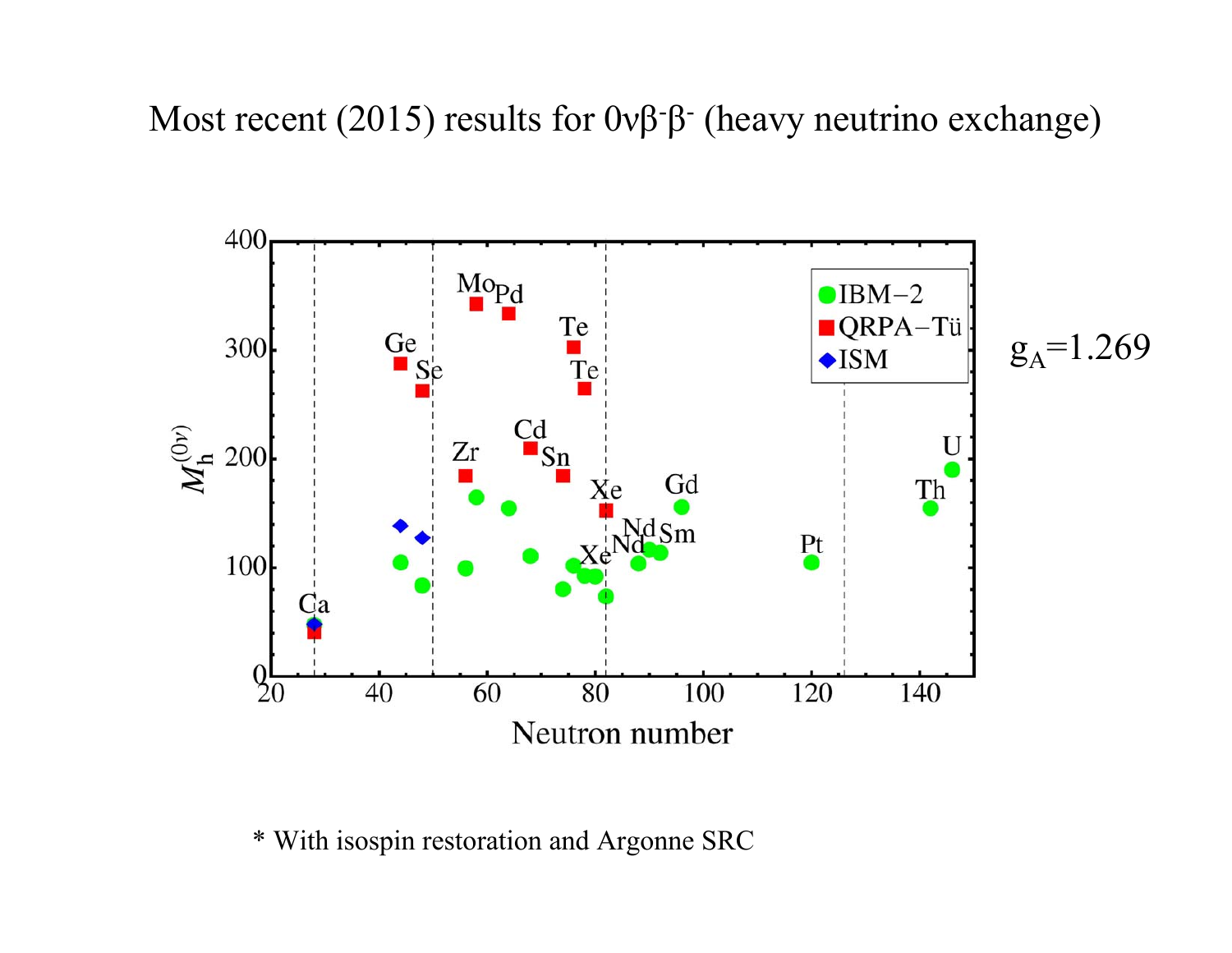## PHASE SPACE FACTORS (PSF)

PSF were calculated in the 1980's by Doi *et al.*  \*. Also, a calculation of phase-space factors is reported in the book of Boehm and Vogel §. These calculations use an approximate expression for the electron wave functions at the nucleus.

PSF have been recently recalculated \*\* with exact Dirac electron wave functions and including screening by the electron cloud.

These new PSF are available from [jenni.kotila@yale.edu](mailto:jenni.kotila@yale.edu) and are on the webpage nucleartheory.yale.edu

\* M. Doi, T. Kotani, N. Nishiura, K. Okuda and E. Takasugi, Prog. Theor. Phys. 66 (1981) 1739.

§ F. Bohm and P. Vogel, *Physics of massive neutrinos*, Cambridge University Press, 1987.

\*\* J. Kotila and F. Iachello, Phys. Rev. C 85, 034316 (2012).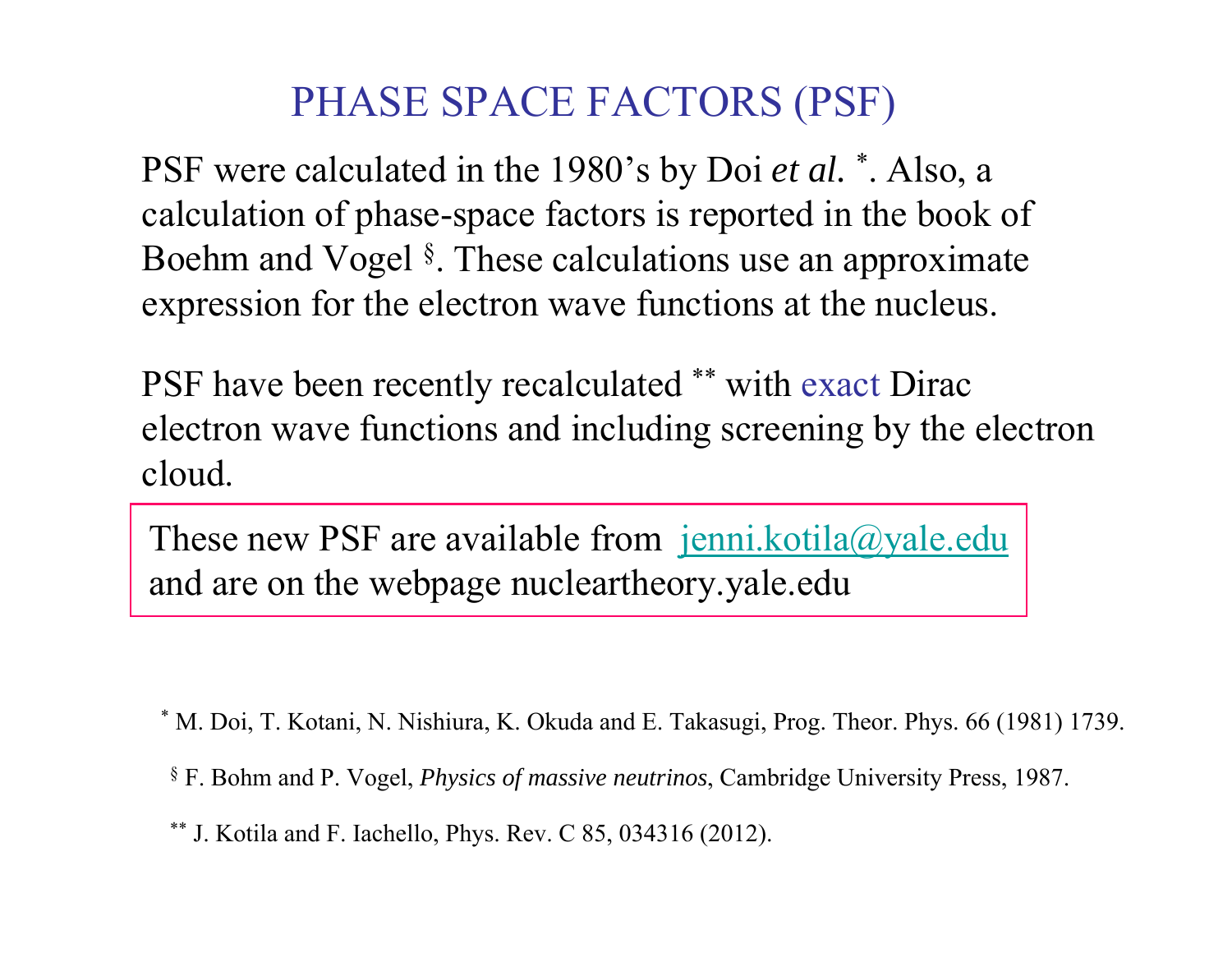# QUENCHING OF  $\mathsf g_{\mathsf A}$

Results in the previous slides are obtained with  $g_A = 1.269$ .

- It is well-known from single β-decay/EC  $\P$  and from 2νββ that  $g_A$  is renormalized in models of nuclei. Two reasons:
- (i) Limited model space
- (ii) Omission of non-nucleonic degrees of freedom  $(\Delta, N^*,...)$

For each model (ISM/QRPA/IBM-2) one can define an effective  $g_{A \text{eff}}$  by writing

$$
M_{2\nu}^{eff} = \left(\frac{g_{A,eff}}{g_A}\right)^2 M_{2\nu}
$$

$$
M_{\beta/EC}^{eff} = \left(\frac{g_{A,eff}}{g_A}\right) M_{\beta/EC}
$$

The value of  $g_{A,\text{eff}}$  in each nucleus can then be obtained by comparing the calculated and measured half-lives for β/EC and for 2νββ.

¶ J. Fujita and K. Ikeda, Nucl. Phys. 67, 145 (1965). D.H. Wilkinson, Nucl. Phys. A225, 365 (1974).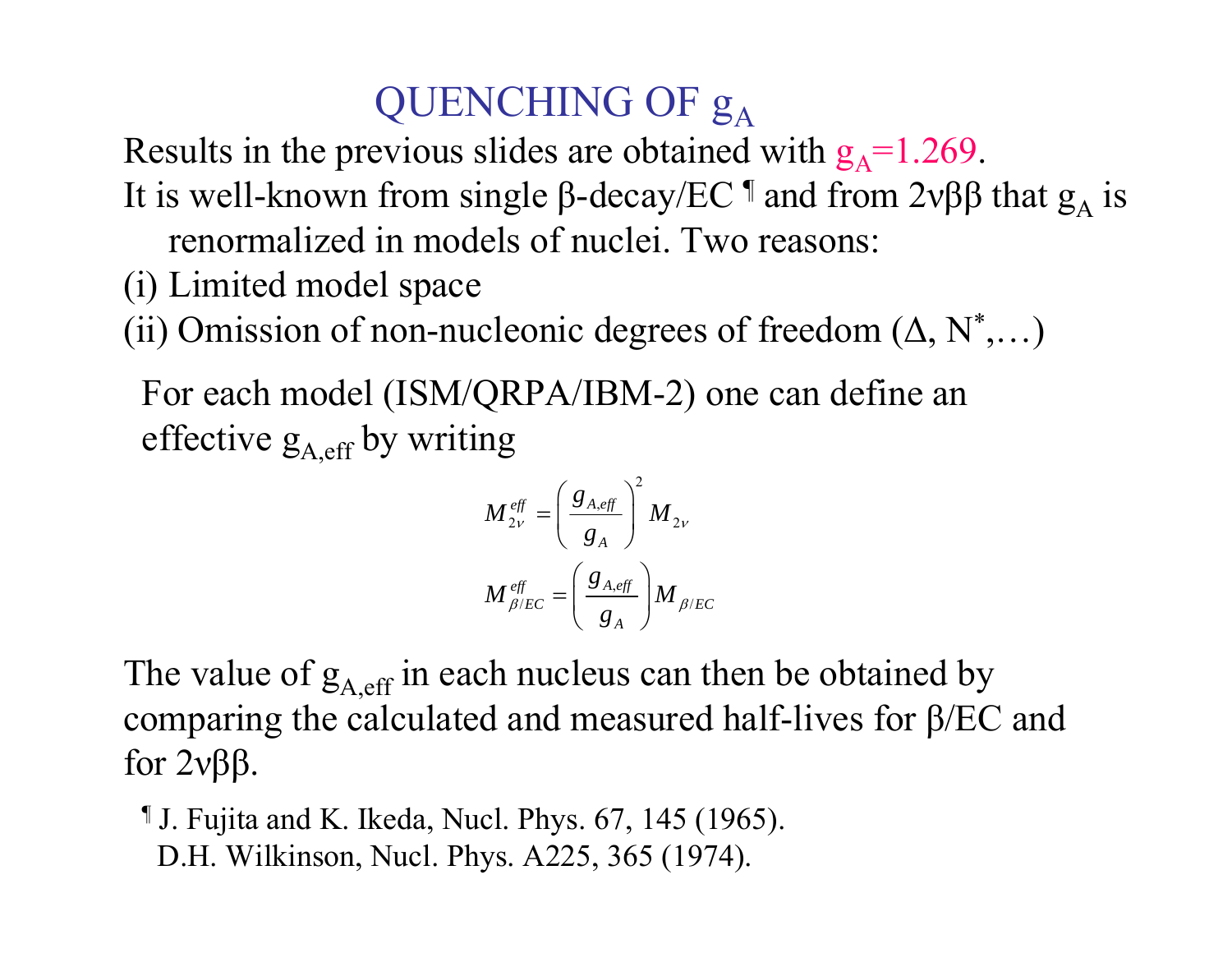Values of  $|M_{2v}$ <sup>eff</sup> obtained from experimental half-lives  $\mathbb{I}$ 



¶ From a compilation by A.S. Barabash, Phys. Rev. C 81, 035501 (2010). For <sup>136</sup>Xe, N. Ackerman *et al.* (EXO Collaboration), Phys. Rev. Lett. 107, 212501 (2011).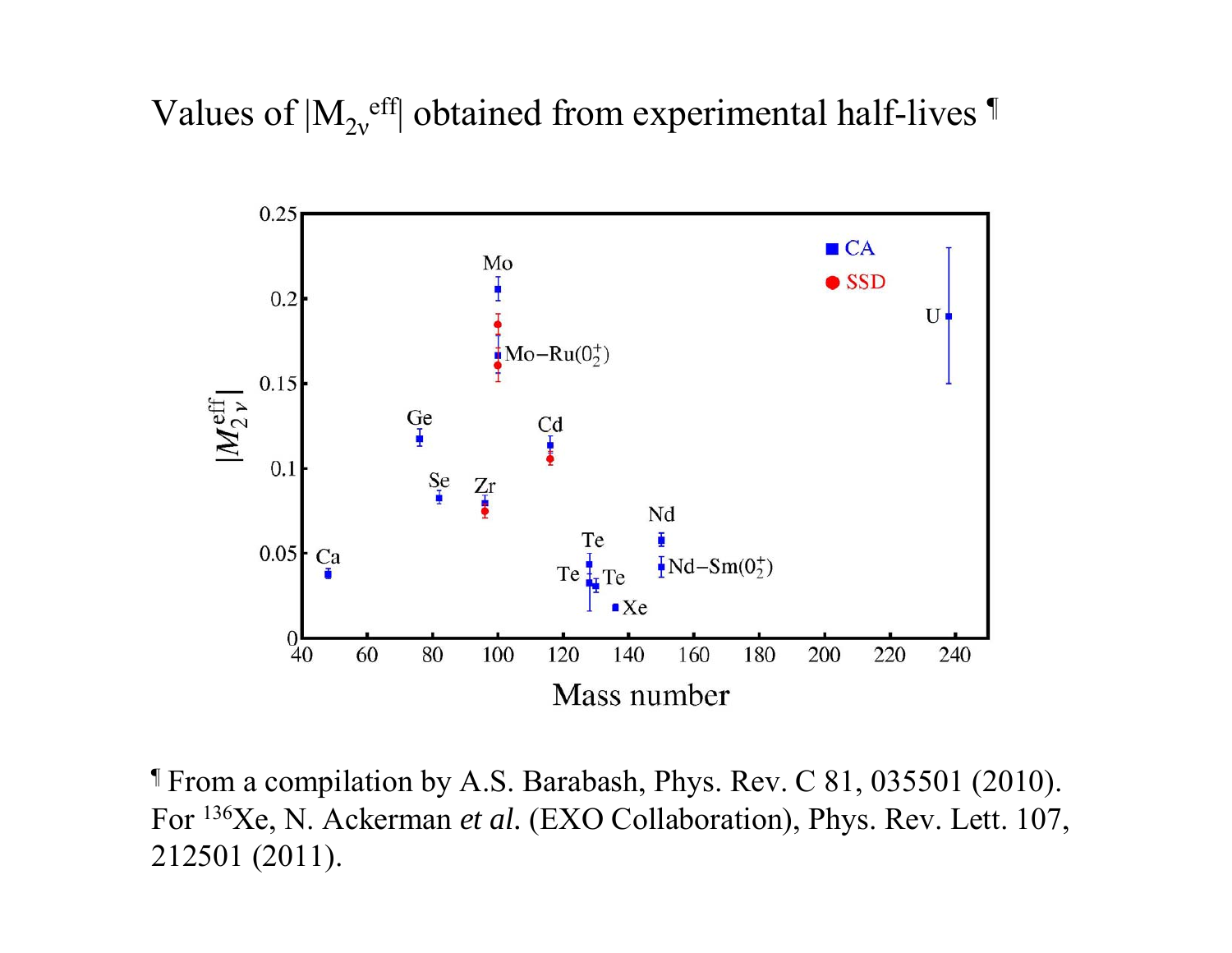## Effective axial vector coupling constant in nuclei from  $2νββ$ <sup> $\text{T}$ </sup>



One obtains  $g_{A,eff}^{IBM-2} \sim 0.6$ -0.5. The extracted values can be parametrized as A similar analysis can be done for the ISM for which  $g_{A \text{ eff}}^{ISM}$ ~0.8-0.7.

2 1  $2 \times 1.96 \times 10^{18}$  $g_{A,eff}^{~\scriptsize{IBM 2}}=1.269A^{-}$ 

$$
g_{A,eff}^{ISM} = 1.269 A^{-0.12}
$$

¶ J. Barea, J. Kotila and F. Iachello, Phys. Rev. C 87, 014315 (2013).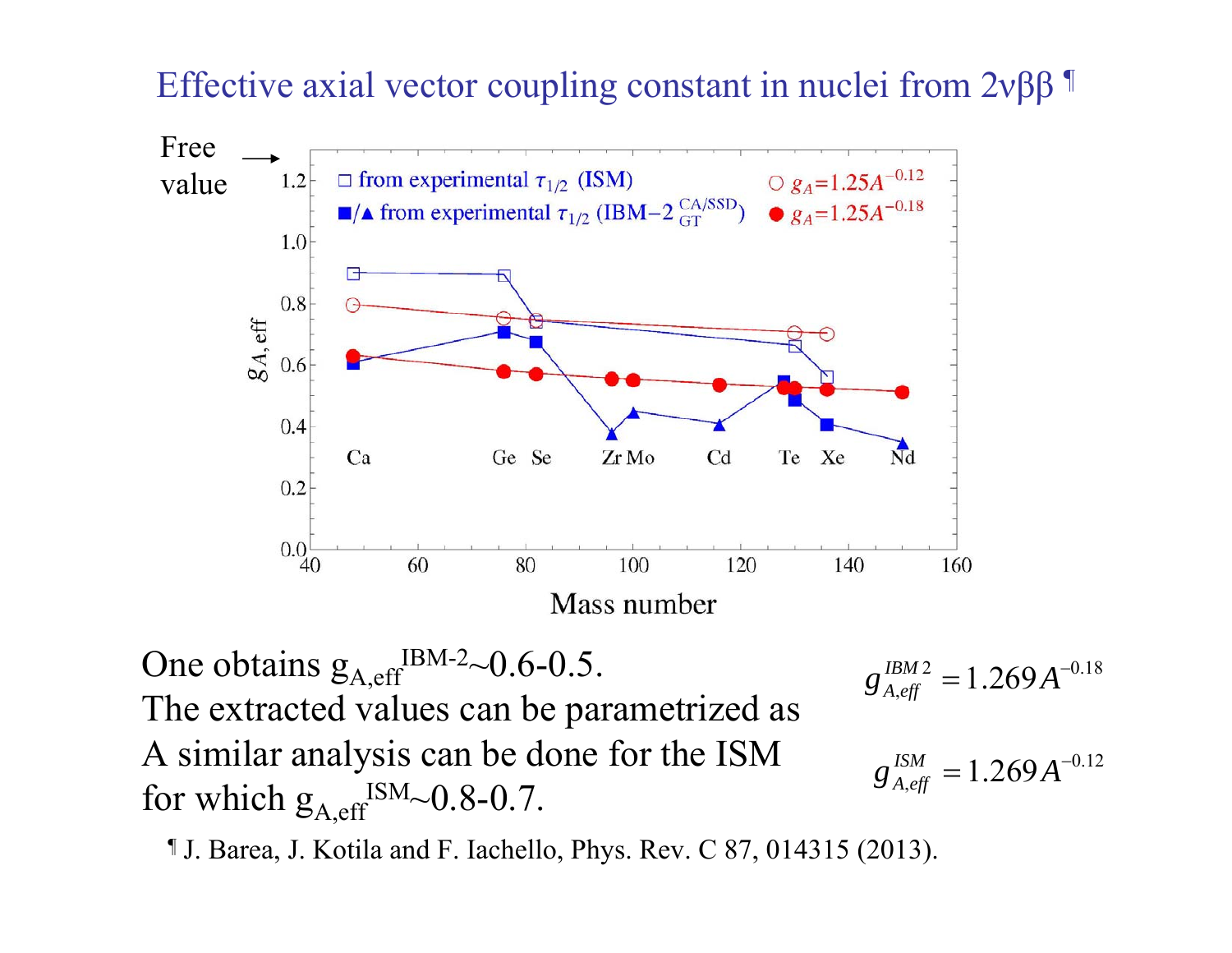$g_{A,eff}$ , has been extracted also from single  $\beta$ /EC in QRPA, very recently by Suhonen and Civitarese (QRPA-Jy),  $g_{A \text{ eff}}^{QRPA} \sim 0.8$ -0.4  $\text{\textdegree}$ , and a few years ago by Faessler *et al.* (QRPA-Tü)  $\sim 0.7$   $\text{\textdegree}$ .

[In some earlier (1989) QRPA papers¶ , it is claimed that no renormalization of  $g_A$  is needed. However, this claim is based on results where the renormalization of  $g_A$  is transferred to a renormalization of the free parameter  $g_{\text{pn}}$  used in the calculation and adjusted to the experimental 2νββ half-life.]

§ J. Suhonen and O. Civitarese, Phys. Lett. B 725, 153 (2013).

\* A. Faessler, G.L. Fogli, E. Lisi, V. Rodin, A.M. Rotunno, and F. Šimkovic, J. Phys. G: Nucl. Part. Phys. 35, 075104 (2008).

¶ K. Muto, E. Bender, H.V. Klapdor, Z. Phys. A334, 177 (1989); 187 (1989), as quoted by M. Hirsch (2014).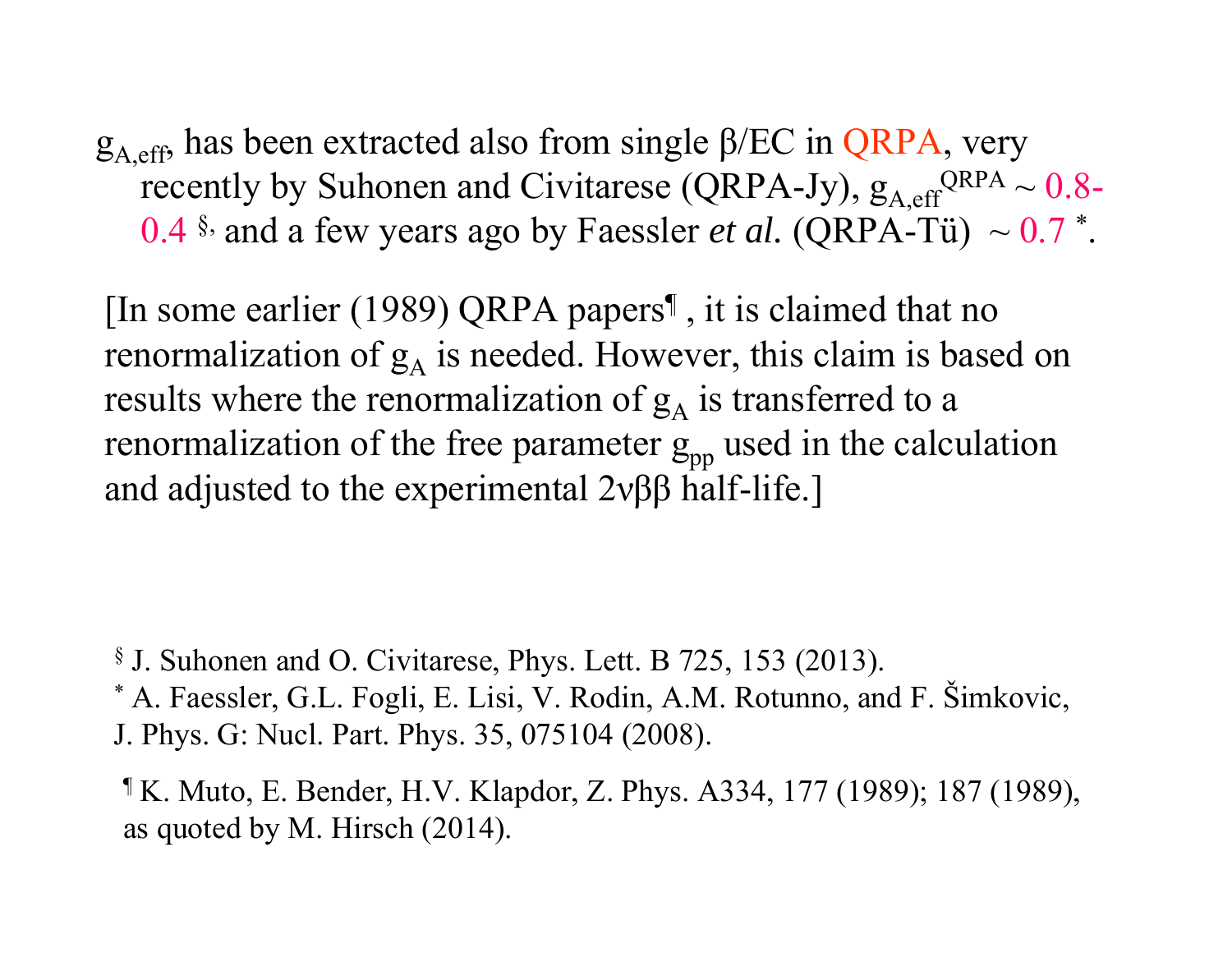#### IMPACT OF THE RENORMALIZATION

The axial vector coupling constant,  $g_A$ , appears to the second power in the NME

$$
M_{2v} = g_A^2 M^{(2v)}
$$
  

$$
M_{0v} = g_A^2 M^{(0v)}
$$
  

$$
M^{(0v)} = M_{GT}^{(0v)} - \left(\frac{g_V}{g_A}\right)^2 M_F^{(0v)} + M_T^{(0v)}
$$

and hence to the fourth power in the half-life!

Therefore, the results of the previous slides should be multiplied by 6-34 to have realistic estimates of expected half-lives. [See also, H. Robertson <sup>¶</sup>, and S. Dell'Oro, S. Marcocci, F. Vissani<sup>#</sup>.

¶ R.G.H. Robertson, Modern Phys. Lett. A 28, 1350021 (2013).

# S. Dell'Oro, S. Marcocci, and F. Vissani, Phys. Rev. D90, 033005 (2014).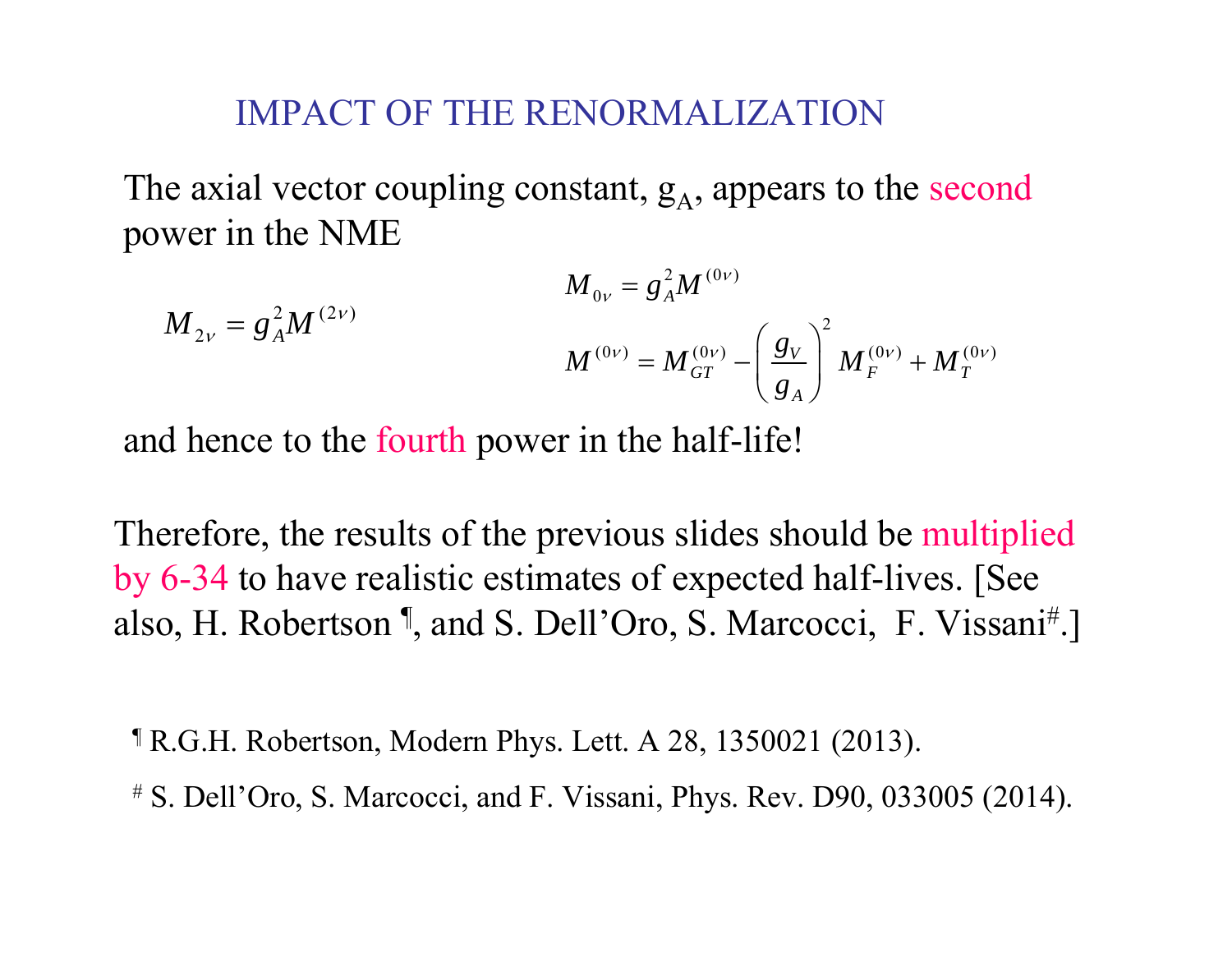The question of whether or not  $g_A$  in  $0\nu\beta\beta$  is renormalized as much as in 2νββ is of much debate. In 2νββ only the  $1^+$  (GT) multipole contributes. In  $0\nu\beta\beta$  all multipoles  $1^+, 2^-, \ldots; 0^+, 1^-, \ldots$  contribute. Some of these could be unquenched. However, even in  $0\nu\beta\beta$ ,  $1^+$ intermediate states dominate. Hence, our current understanding is that  $g_A$  is renormalized in 0νββ as much as in 2νββ.

This problem is currently being addressed from various sides. Experimentally by measuring the matrix elements to and from the intermediate odd-odd nucleus in 2νββ decay §. Theoretically, by using effective field theory (EFT) to estimate the effect of nonnucleonic degrees of freedom (two-body currents) <sup>¶</sup>.

§ P. Puppe *et al.*, Phys. Rev. C 86, 044603 (2012).

¶ J. Menendez, D. Gazit, and A. Schwenk, Phys. Rev. Lett. 107, 062501 (2011).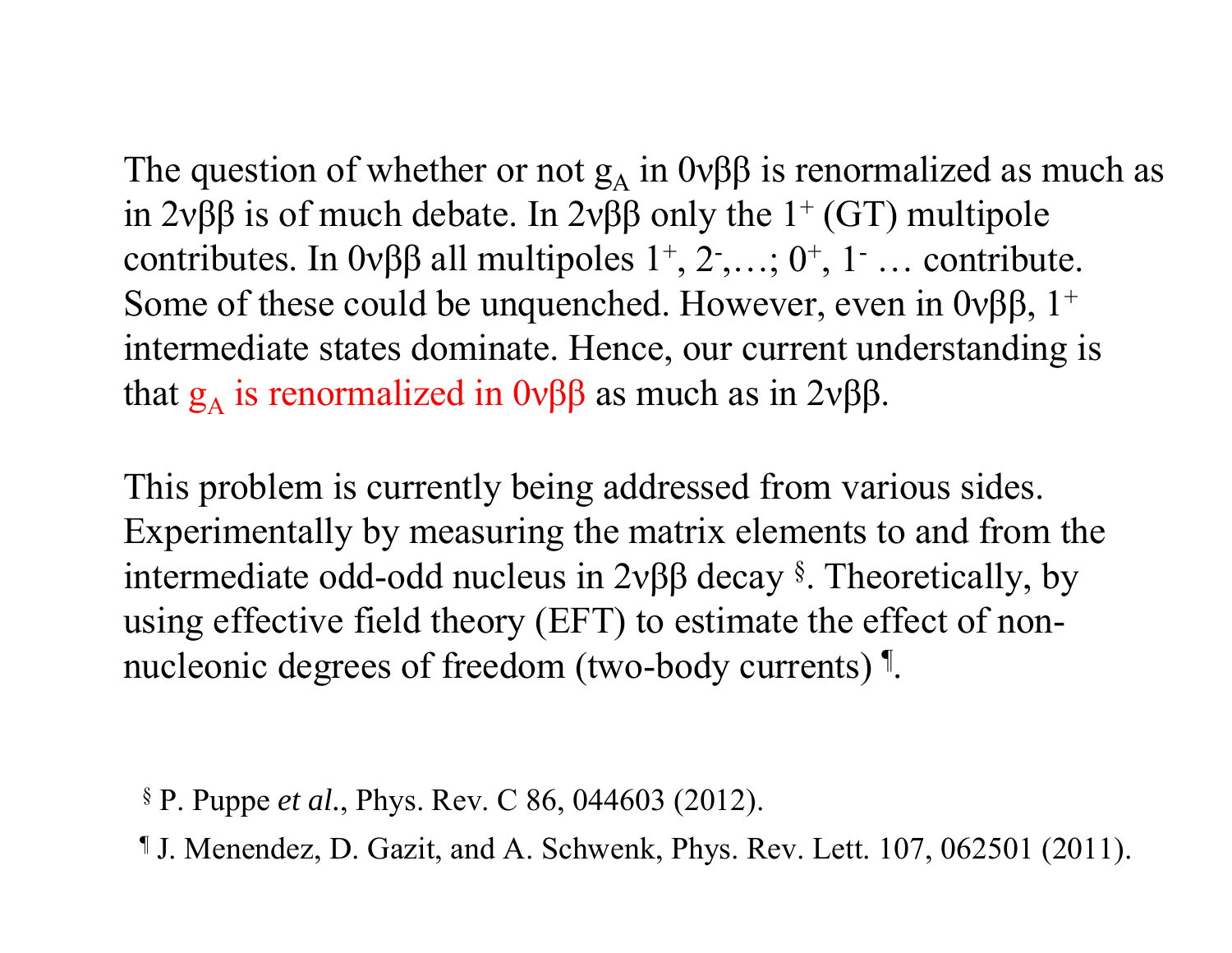- Another question is whether or not the vector coupling constant,  $g_V$ , is renormalized in nuclei.
- Because of CVC, the mechanism (ii) omission of nonnucleonic degrees of freedom cannot contribute.
- However, the mechanism (i), limited model space, can contribute, and, if so, the ratio  $g_V/g_A$  may remain the same as the non-renormalized ratio 1/1.269.
- No experimental information is available, but is could be obtained by measuring with  $(^3He,t)$  and  $(d,^2He)$  reactions the F matrix elements to and from the intermediate odd-odd nucleus.
- Also some novel experimental information could be obtained by double charge exchange reactions with heavy ions, ( $\rm ^{18}O, ^{18}Ne)$  and ( $\rm ^{20}Ne, ^{20}O)$   $\rm ^{\rm I}$  .
	- ¶ F. Cappuzzello, C. Agodi, *et al.*, proposal NUMEN at LNS.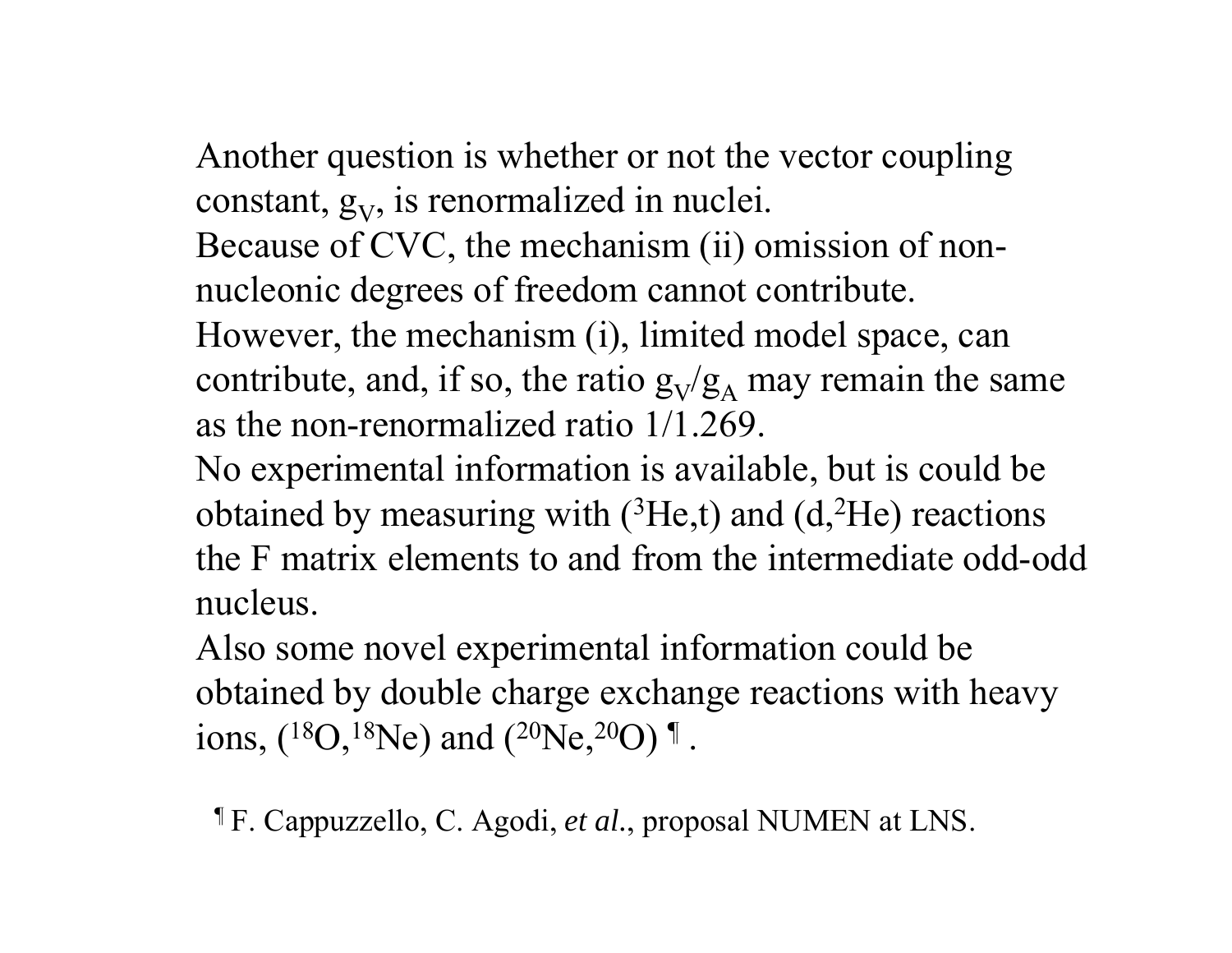## **CONCLUSIONS**

Major progress has been made in the last two years to narrow down predictions of 0νββ decay to realistic values in *all* nuclei of interest.

Current (2015) limits on the neutrino mass from  $0\nu\beta\beta$ <sup>-</sup> (light neutrino exchange) with  $g_A$ =1.269, IBM-2 NME, and KI PSF:



x H.V. Klapdor-Kleingrothaus *et al.*, Phys. Lett. B586, 198 (2004).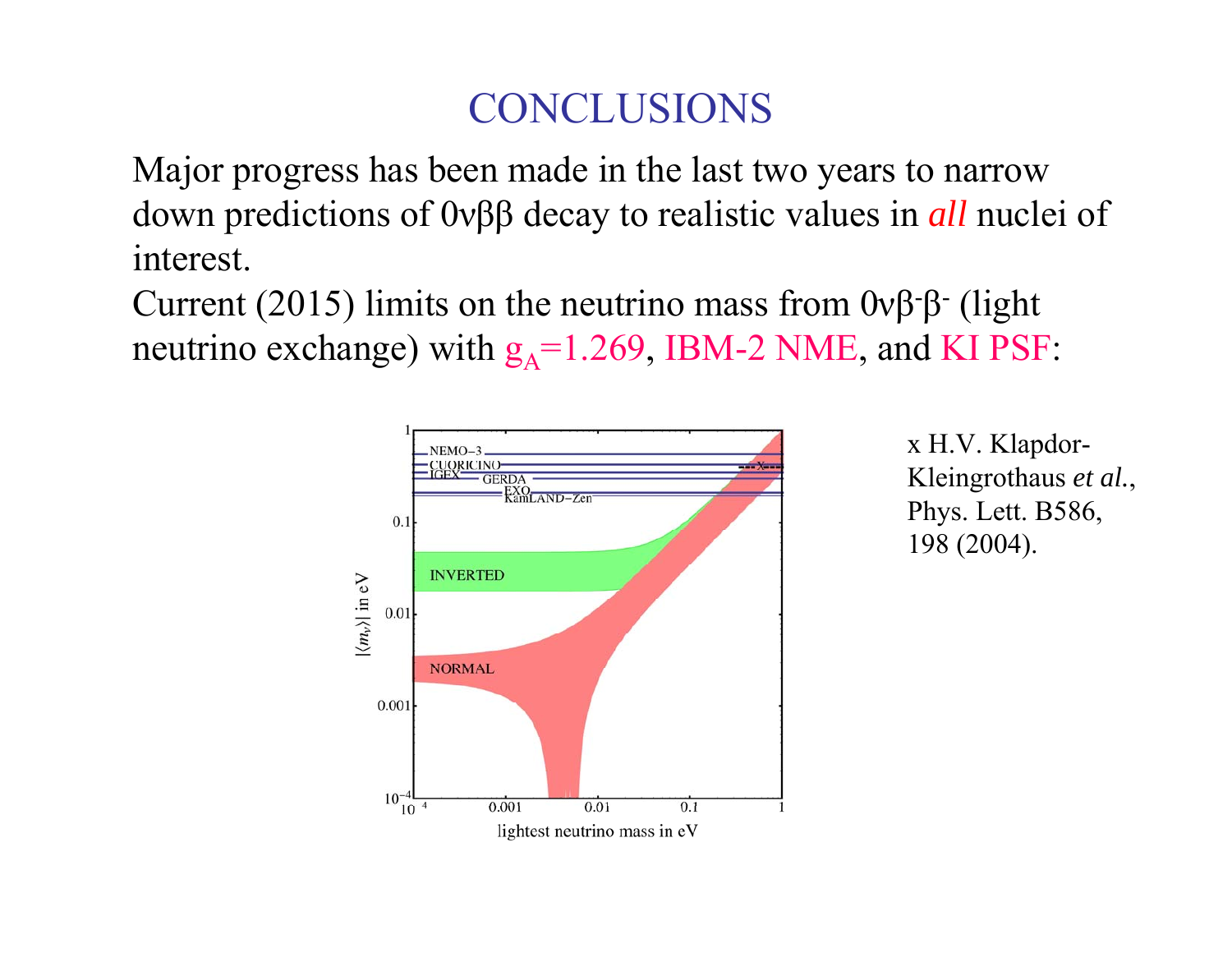With  $g_A = 1.269$ :

For light neutrino exchange, only the degenerate region can be tested in the immediate future. The current best limit (with  $g_A$ =1.269) is from EXO/KamLAND-Zen, m<sub>v</sub><0.20 eV. Exploration of the inverted region >1 ton Exploration of the normal region >>1 ton

For heavy neutrino exchange, the limit is model dependent. In the model of Tello *et al.* ¶, the current best limit from EXO/KamLAND-Zen is  $m_{vh}$ >257 GeV(3.5/M<sub>WR</sub>)<sup>4</sup>.

¶ V. Tello, M. Nemevšek, F. Nesti, O. Senjanovic, and F. Vissani, Phys. Rev. Lett. 106, 151801 (2011).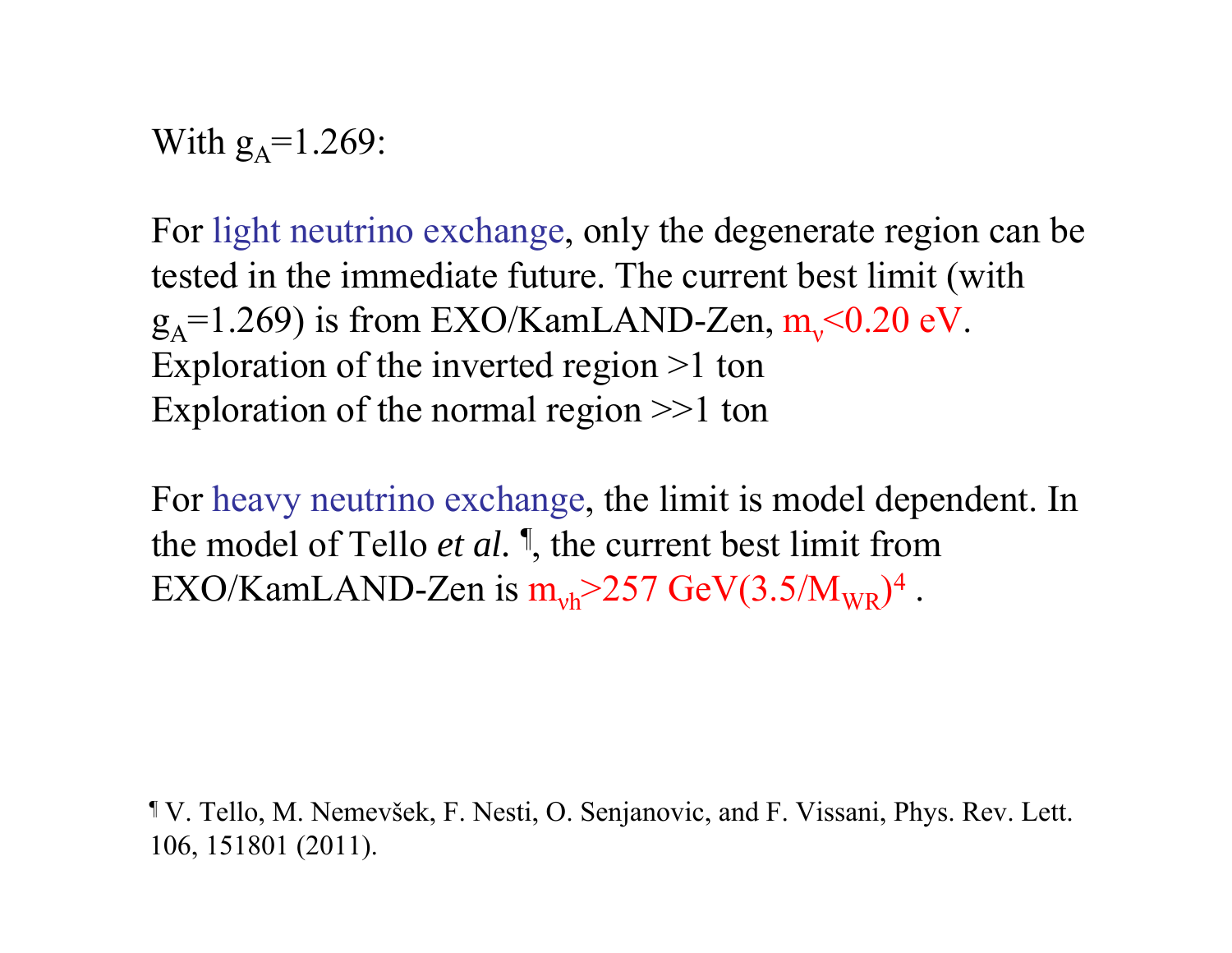The major remaining question is the value of  $g_A$ .

Three scenarios are<sup>[[,§</sup> :

Free value $g_{_A}$  = 1.269  $g_{\scriptscriptstyle A}=1$ Quark value  $g_{_A} = 1.269 A^{-0.18}$  $\begin{picture}(20,20) \put(0,0){\line(1,0){10}} \put(15,0){\line(1,0){10}} \put(15,0){\line(1,0){10}} \put(15,0){\line(1,0){10}} \put(15,0){\line(1,0){10}} \put(15,0){\line(1,0){10}} \put(15,0){\line(1,0){10}} \put(15,0){\line(1,0){10}} \put(15,0){\line(1,0){10}} \put(15,0){\line(1,0){10}} \put(15,0){\line(1,0){10}} \put(15,0){\line(1$ Maximal quenching

¶ J. Barea, J. Kotila, and F. Iachello, Phys. Rev. C 87, 014315 (2013).

§ S. Dell'Oro, S. Marcocci, and F. Vissani, Phys. Rev. D90, 033005 (2014).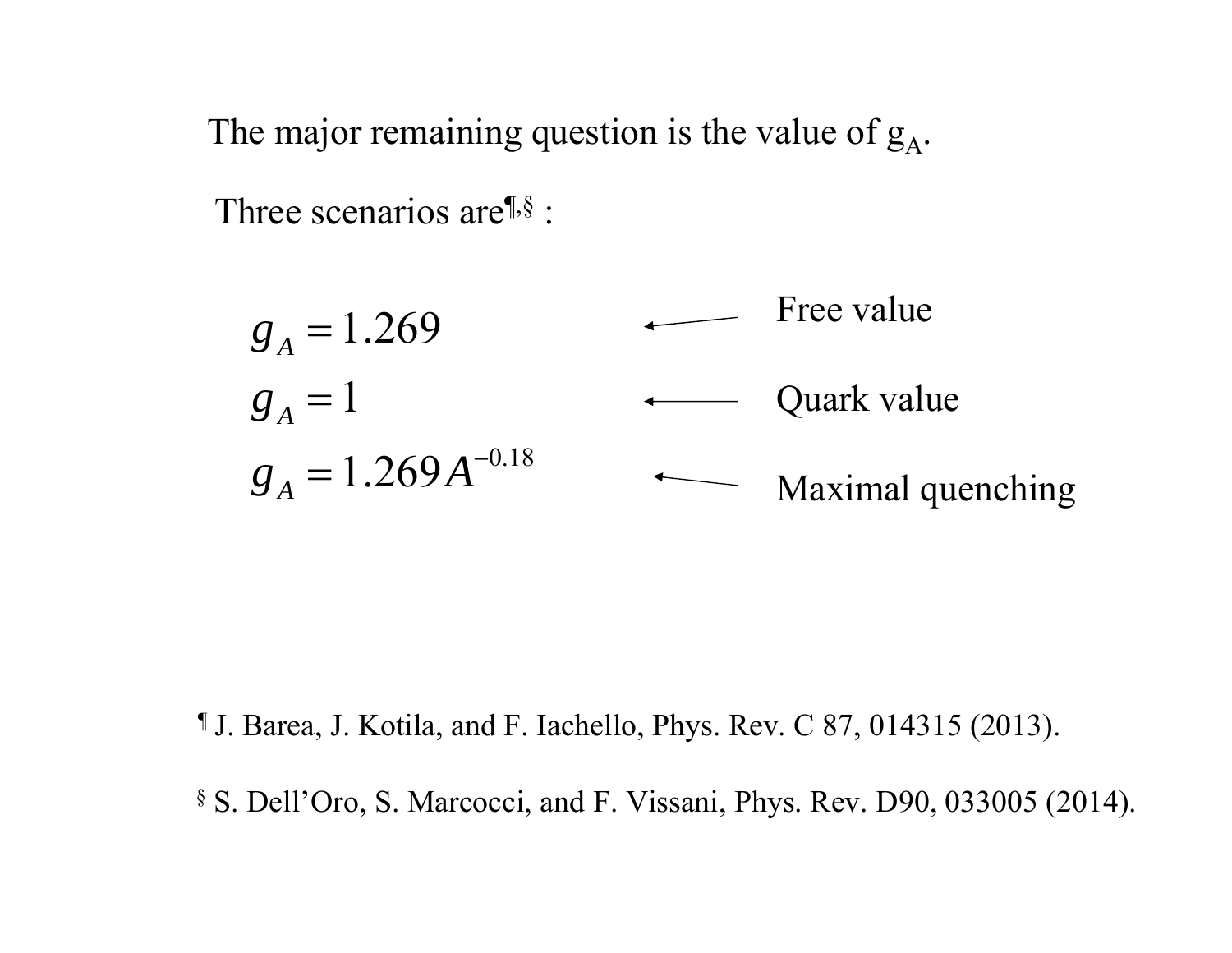If  $g_A$  is renormalized to ~0.8-0.5, all estimates for half-lives should be increased by a factor of  $\sim 6-34$  and limits on the average neutrino mass should be increased by a factor  $\sim$ 2.5-6, making it impossible to reach in the foreseeable future even the inverted region.

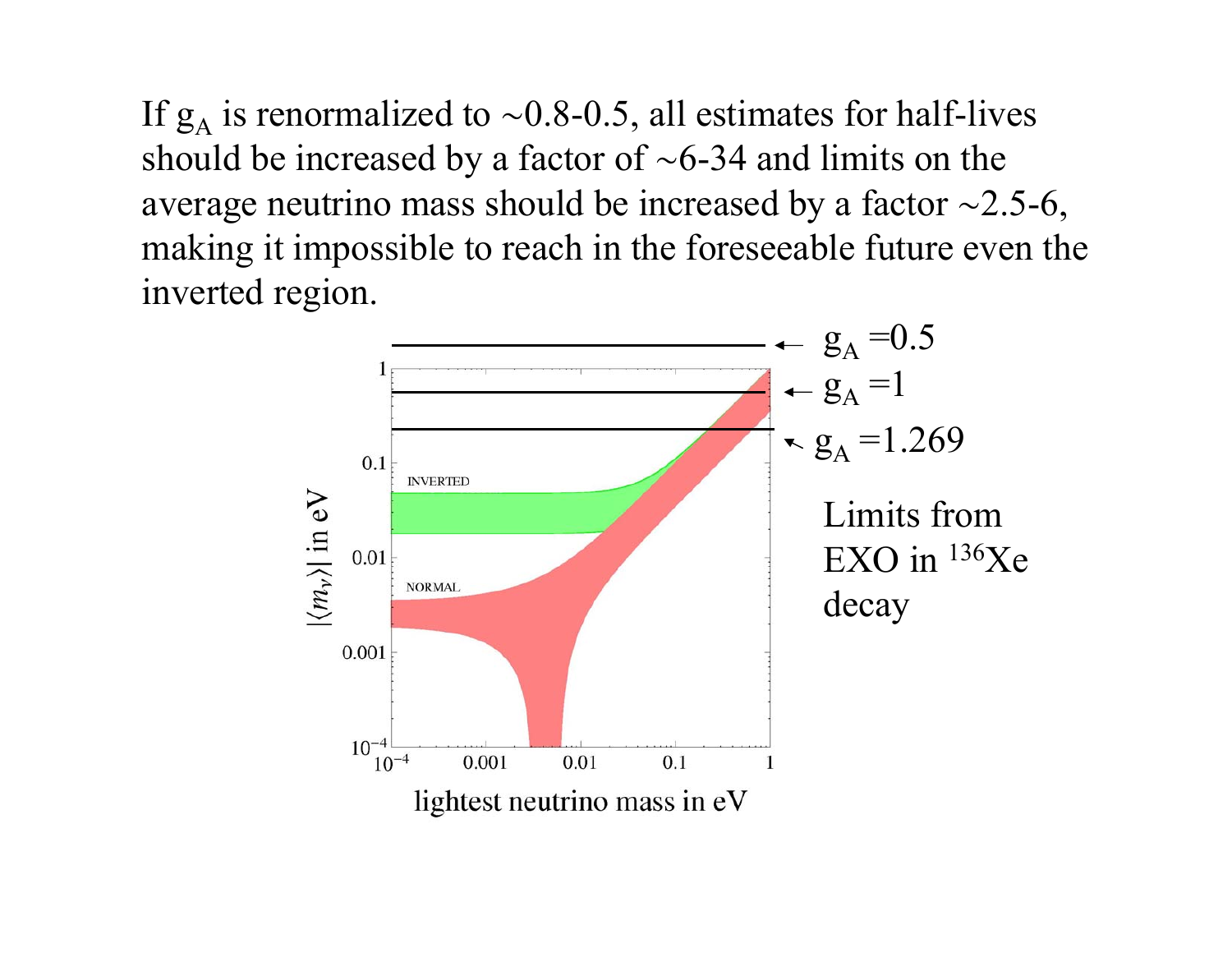Possibilities to escape this negative conclusion are: (1) Neutrino masses are degenerate and large.

This possibility will be in tension with the cosmological bound on the sum of the neutrino masses

> $\sum m_i \leq 0.6 eV$  (2008) *i* $n_i \leq 0.230$ *i* $\sum_{i} m_i \le 0.230 \text{eV}$  (2015) Planck <sup>¶</sup>



¶ M. White for the Planck collaboration, private communication.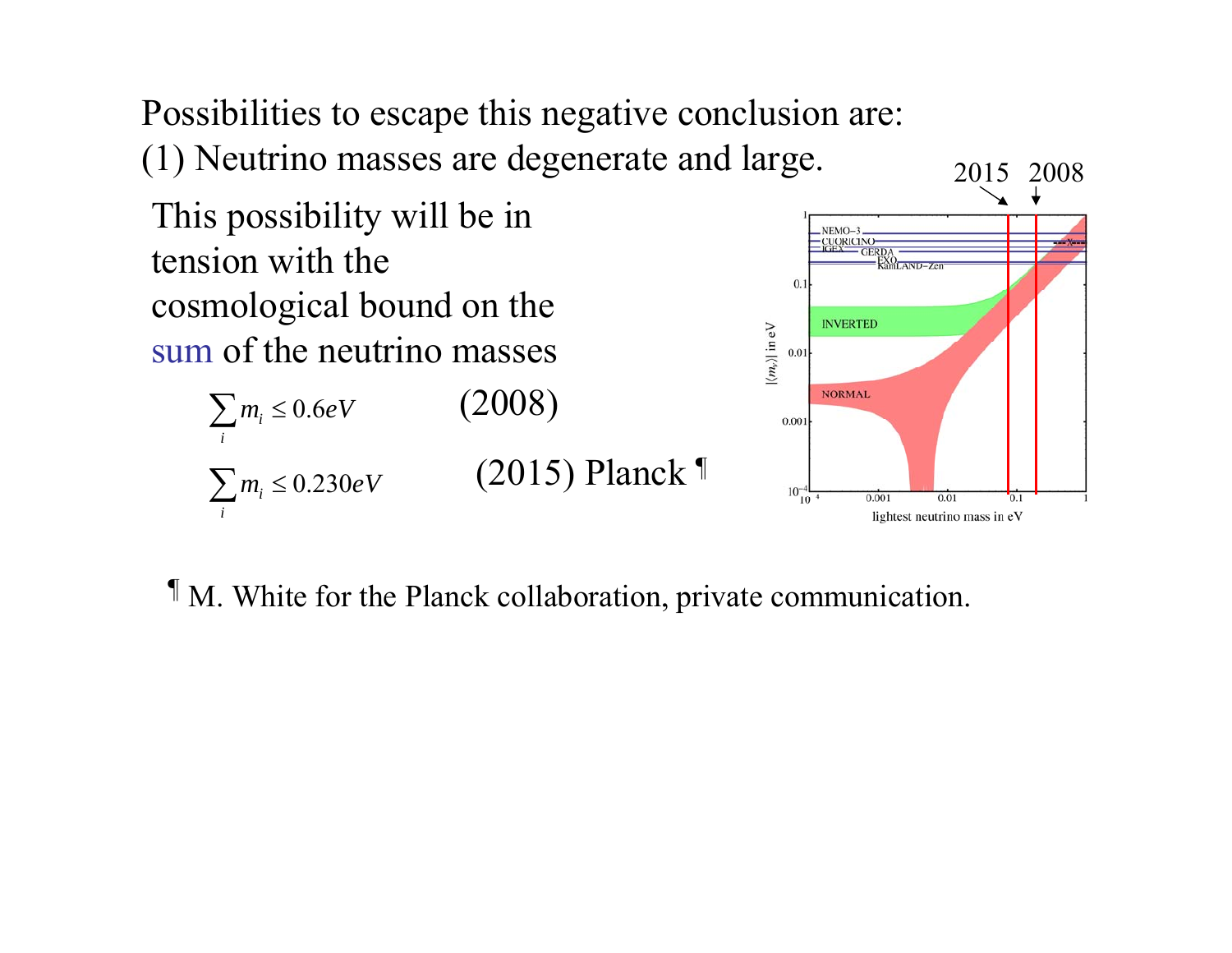(2) Both mechanisms, light and heavy exchange, contribute simultaneously, are of the same order of magnitude, and interfere constructively.

$$
\left[\tau_{1/2}^{0\nu\beta\beta}(0^+\to 0^+)\right]^{-1} = G_{0\nu} \left|M_{0\nu, light} \frac{\langle m_{\nu} \rangle}{m_e} + M_{0\nu, heavy} \frac{m_{p}}{\langle m_{\nu_{h}} \rangle}\right|^2
$$

This possibility requires a fine tuning which is quite unlikely.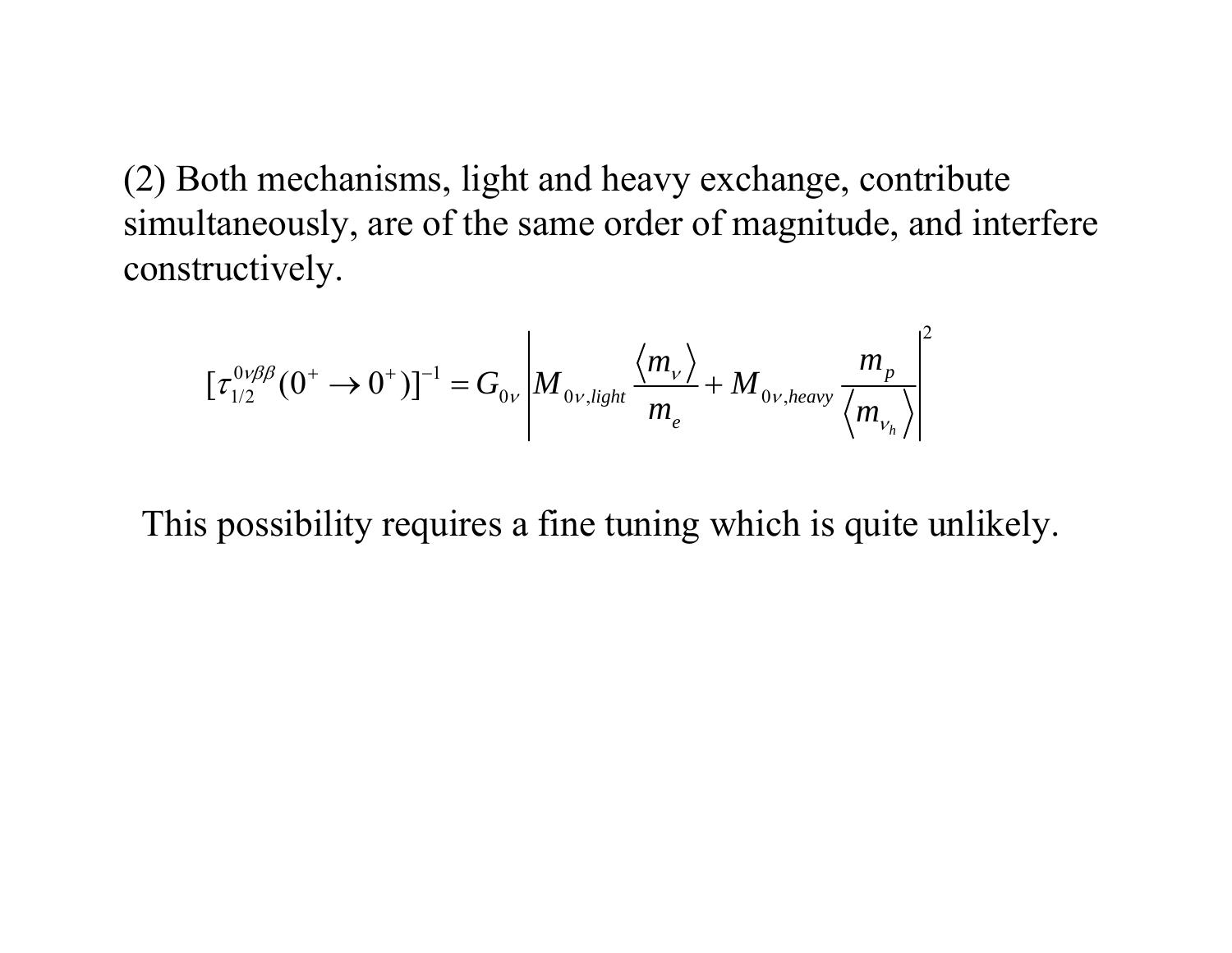(3) Other scenarios (Majoron emission, …) and/or new mechanisms (sterile neutrinos, …) must be considered.

…

3



n n

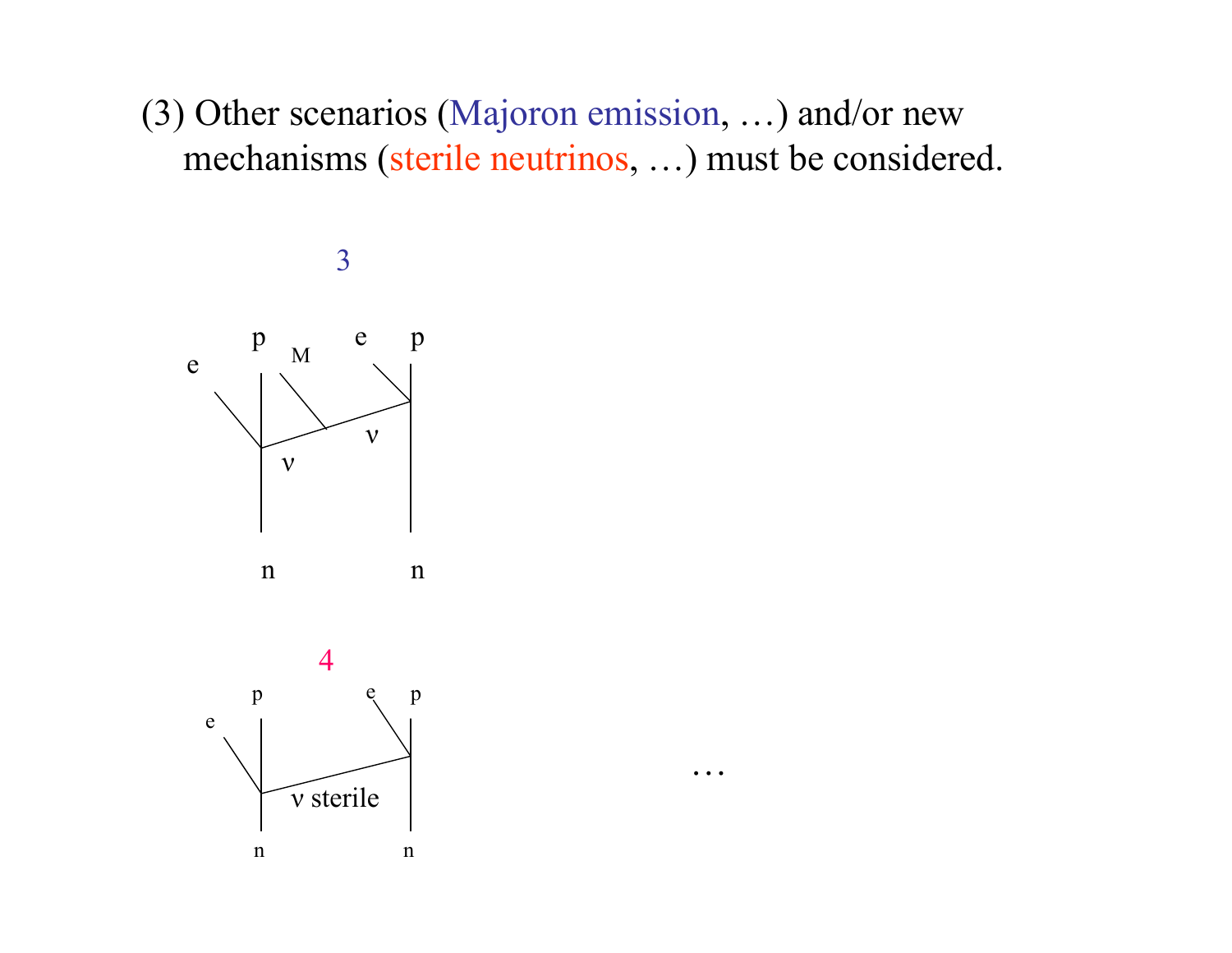## Scenario 3: MAJORON EMISSION

The inverse half-life for this scenario (0νββφ decay) is given by

$$
\left[\tau_{1/2}^{0\nu\beta\beta\varphi}\left(0^+\to 0^+\right)\right]^{-1} = G_{0\nu\varphi}\left|M_{0\nu}\right|^2\left\langle g\right\rangle^2
$$

effective Majoron coupling constant

NME are the same as for scenario 1 and 2. PSF are being recalculated at the present time.

This scenario was suggested by H.M. Georgi, S.L. Glashow, and S. Nussinov, Nucl. Phys. B193, 297 (9181).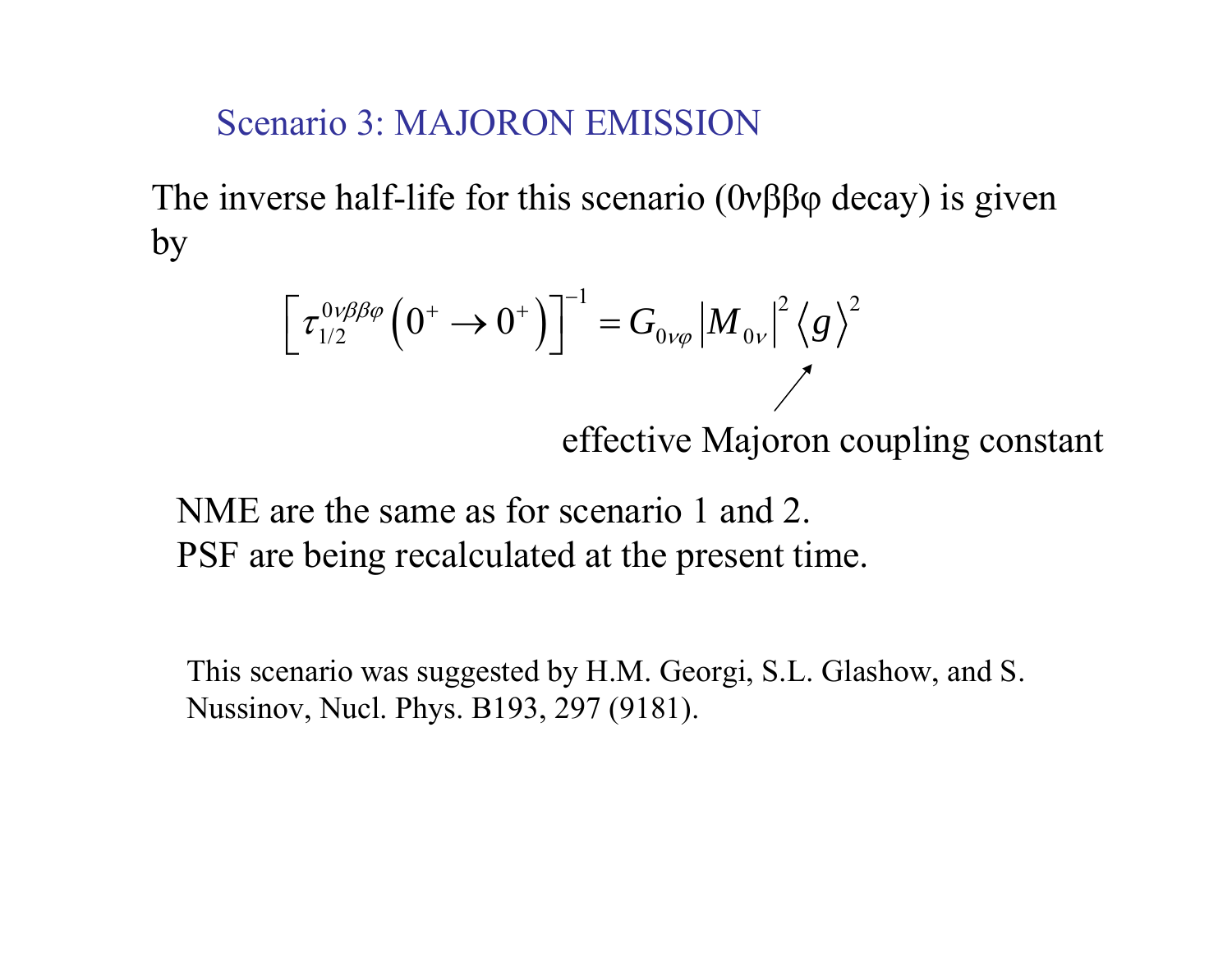## Scenario 4: STERILE NEUTRINOS

Another scenario is currently being discussed, namely the mixing of two or three additional "sterile" neutrinos, 4, 5 and 6, with masses in the keV-GeV range. [The question on whether or not "sterile" neutrinos exist is an active areas of research at the present time with experiments planned at FERMILAB and CERN-LHC.]

NME for this scenario can be calculated by using a transition operator as in scenario 1 and 2 but with

$$
f = \frac{m_{vI}}{m_e}
$$

$$
v(p) = \frac{2}{\pi} \frac{1}{\sqrt{p^2 + m_{vI}^2} \left(\sqrt{p^2 + m_{vI}^2} + \tilde{A}\right)}
$$

Effective mass of the sterile neutrinos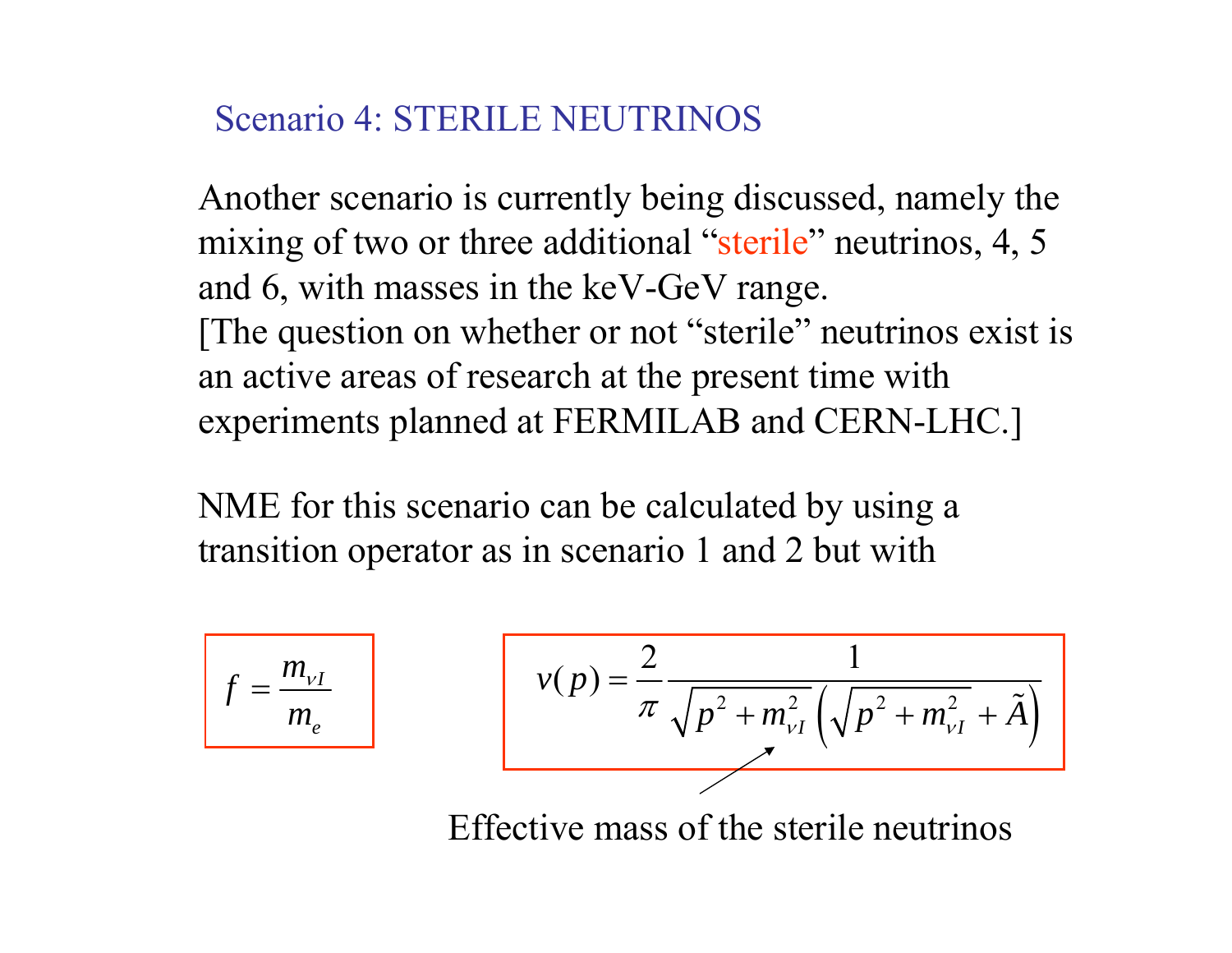NME in IBM-2 for this scenario are being calculated at the present time.

PSF are the same as in scenario 1 and 2 and are therefore already available.

Possible values of the sterile neutrino masses in the keV-GeV range have been suggested in T. Asaka and M. Shaposhnikov, Phys. Lett. B620, 17 (2005) and T. Asaka, S. Blanchet, and M. Shaposhnikov, Phys. Lett. B631, 151 (2005).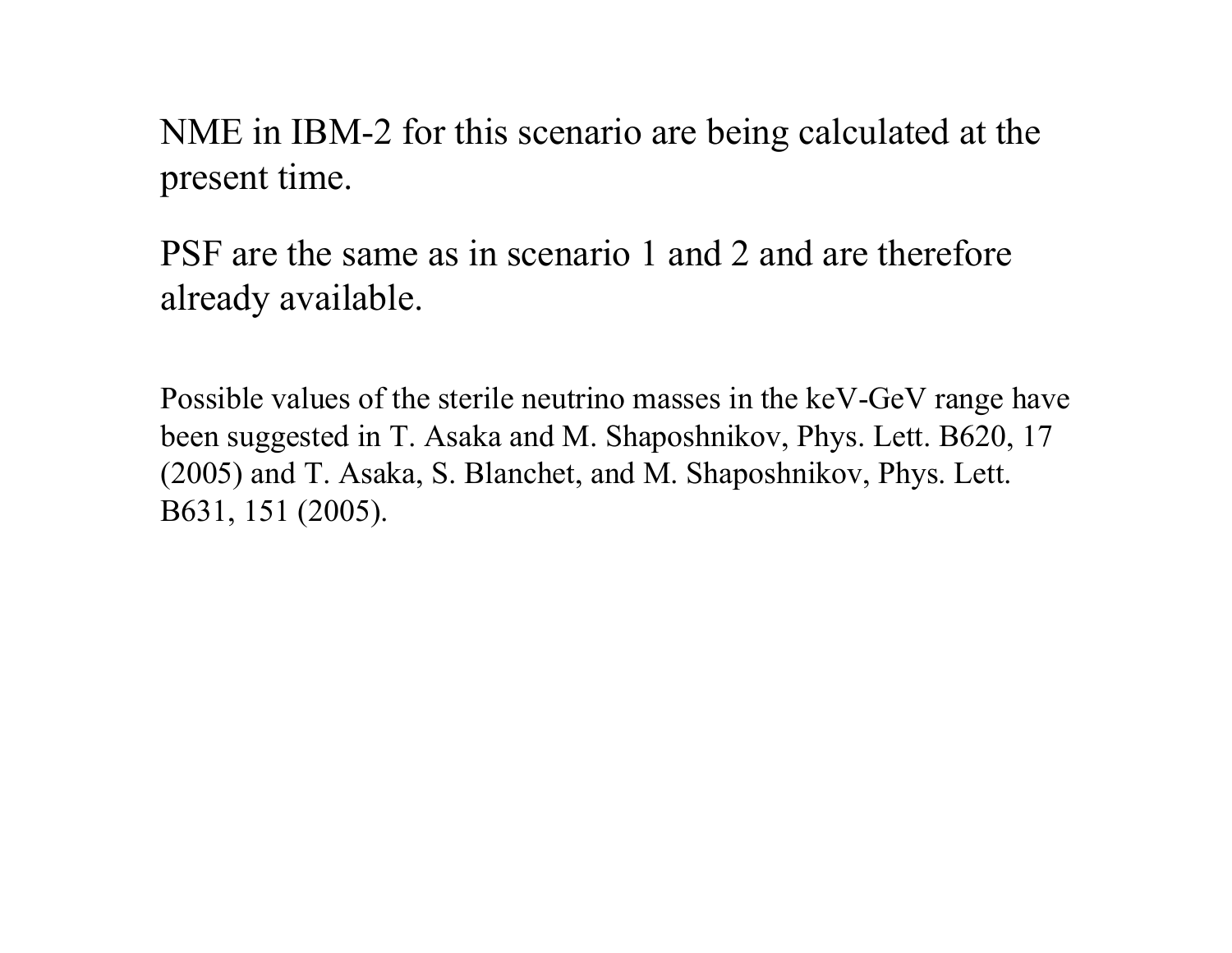No matter what the mechanism of neutrinoless DBD is, its observation will answer the fundamental questions:

- What is the absolute neutrino mass scale?
- Are neutrinos Dirac or Majorana particles?
- How many neutrino species are there?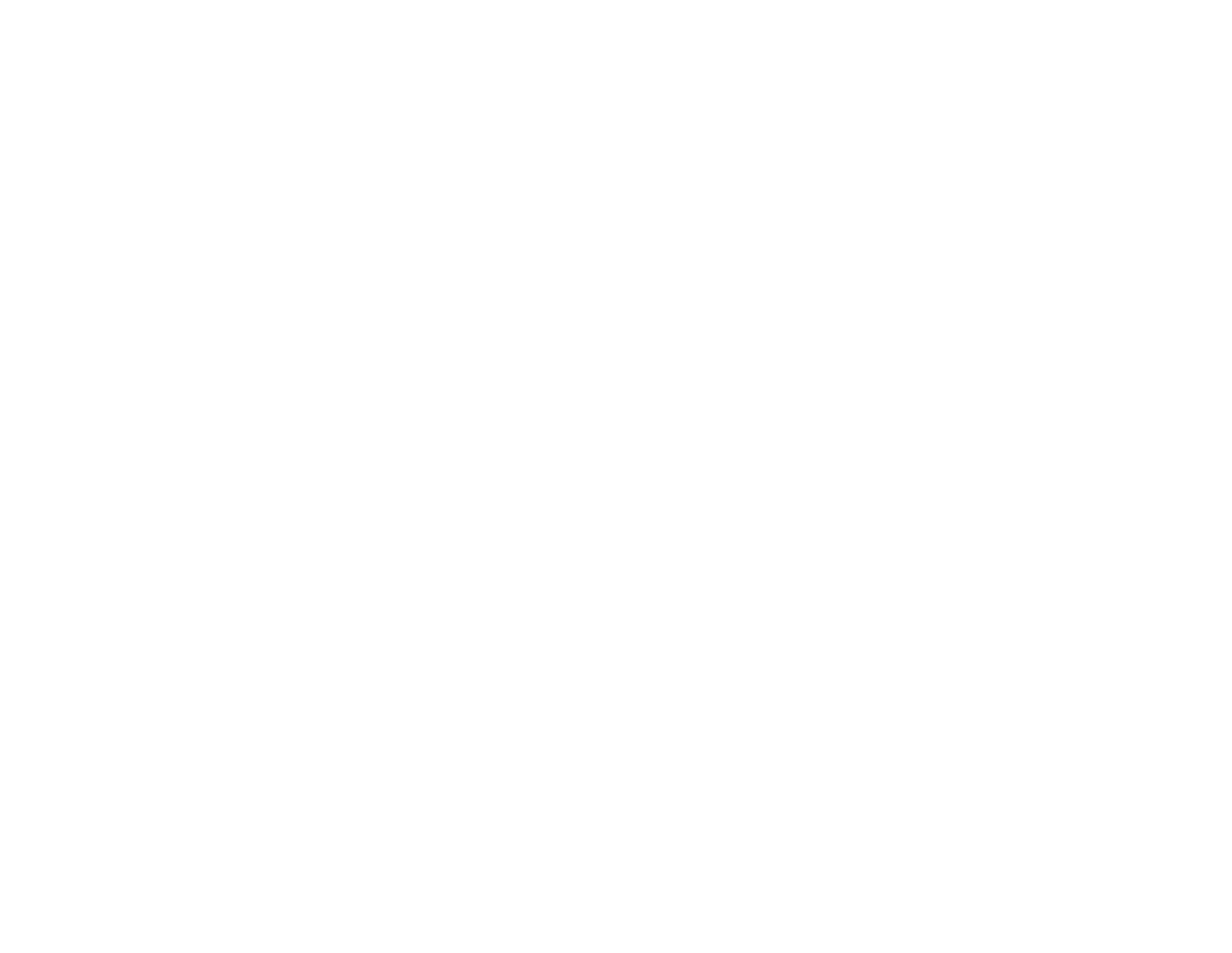# APPENDIX A: REFERENCES

#### **PSF** 2νβ-β-/0νβ-β-J. Kotila and F. Iachello, Phys. Rev. C 85, 034316 (2012). 2ν $\beta^+$  $\beta^+$ /0ν $\beta^+$  $\beta^+$

J. Kotila and F. Iachello, Phys. Rev. C 87, 024313 (2013).

## NME

2νβ-β-/0νβ-β-

- J. Barea and F. Iachello, Phys. Rev. C 79, 044301 (2009).
- J. Barea, J. Kotila and F. Iachello, Phys. Rev. C 87, 014315 (2013). J. Barea, J. Kotila and F. Iachello, Phys. Rev. C, in press (2015). 2ν $\beta^+$  $\beta^+$ /0ν $\beta^+$  $\beta^+$
- J. Barea, J. Kotila and F. Iachello, Phys. Rev. C87, 057301 (2013). R0 νECEC
- J. Kotila, J. Barea, and F. Iachello, Phys. Rev. C 89, 064319 (2014).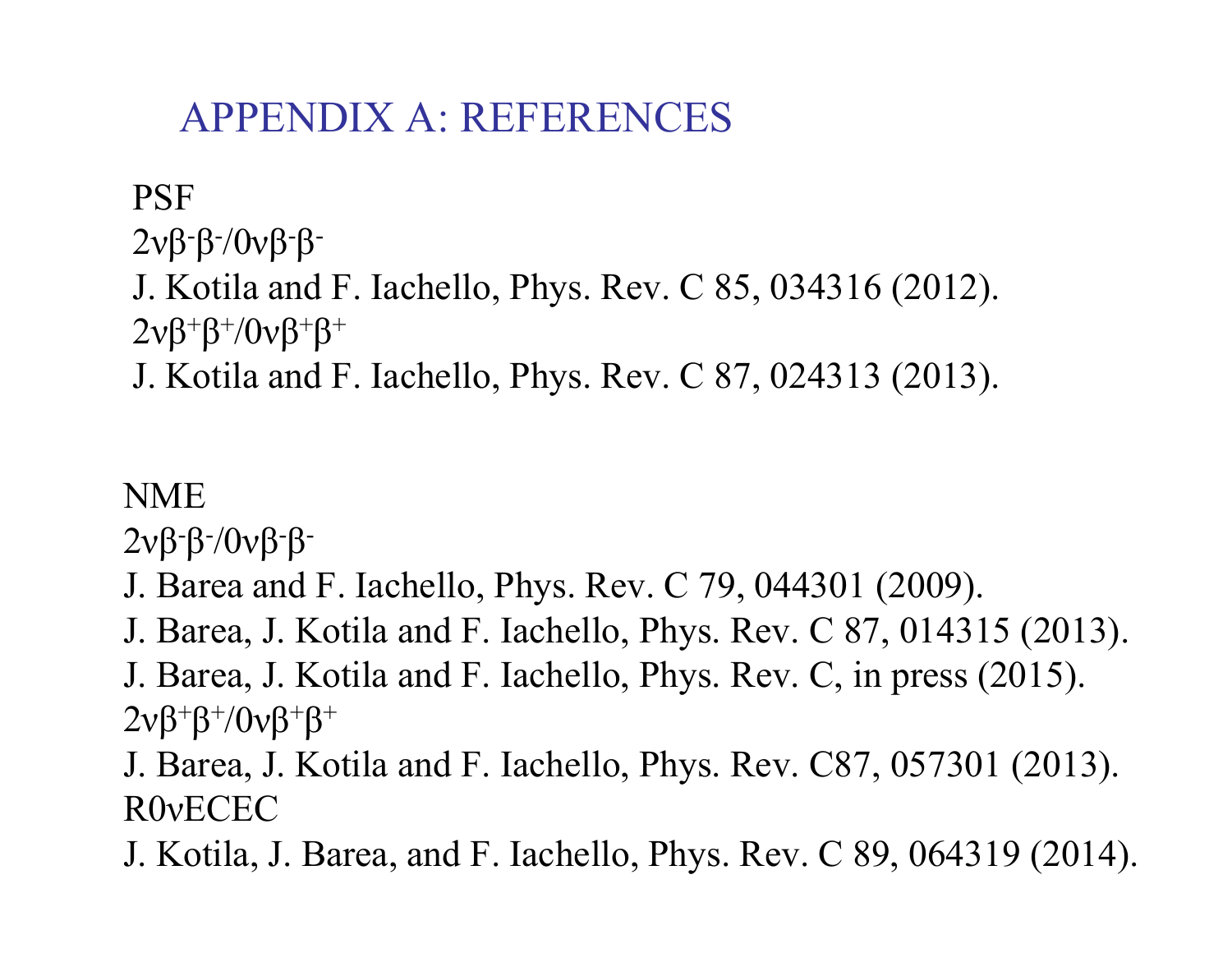# APPENDIX B : RECENT IBM-2 RESULTS WITH ERROR FOR 0νββ (2015)

| Decay                 | Light neutrino exchange | Heavy neutrino exchange |                                                   |
|-----------------------|-------------------------|-------------------------|---------------------------------------------------|
| $^{48}\mathrm{Ca}$    | 1.75(28)                | 47(13)                  | <sup>76</sup> Ge $\rightarrow$ <sup>76</sup> Se   |
| $^{76}\mathrm{Ge}$    | 4.68(75)                | 104(29)                 |                                                   |
| ${}^{82}Se$           | 3.73(60)                | 83(23)                  | $4.68 \pm 0.75$                                   |
| $^{96}\mathrm{Zr}$    | 2.83(45)                | 99(28)                  |                                                   |
| $^{100}\rm{Mo}$       | 4.22(68)                | 164(46)                 | <b>GERDA</b>                                      |
| $^{110}\mathrm{Pd}$   | 4.05(65)                | 154(43)                 |                                                   |
| $116$ Cd              | 3.10(50)                | 110(31)                 |                                                   |
| $^{124}{\rm Sn}$      | 3.19(51)                | 79(22)                  | $1^{30}Te \rightarrow 1^{30}Xe$                   |
| $128$ Te              | 4.10(66)                | 101(28)                 | $3.70 \pm 0.59$                                   |
| $130\text{Te}$        | 3.70(59)                | 92(26)                  |                                                   |
| $^{134}\text{Xe}$     | 4.05(65)                | 91(26)                  | <b>CUORE</b>                                      |
| 136Xe                 | 3.05(59)                | 73(20)                  |                                                   |
| ${}^{148}\mathrm{Nd}$ | 2.31(37)                | 103(29)                 | <sup>136</sup> $Xe \rightarrow$ <sup>136</sup> Ba |
| $^{150}\mathrm{Nd}$   | 2.67(43)                | 116(32)                 |                                                   |
| $^{154}\mathrm{Sm}$   | 2.82(45)                | 113(32)                 | $3.05 \pm 0.59$                                   |
| ${}^{160}\mathrm{Gd}$ | 4.08(65)                | 155(43)                 |                                                   |
| $^{198}\mathrm{Pt}$   | 2.19(35)                | 104(29)                 | <b>EXO</b>                                        |
| $^{232}$ Th           | 4.04(65)                | 159(45)                 |                                                   |
| $^{238}$ U            | 4.81(77)                | 189(53)                 | KamLAND-Zen                                       |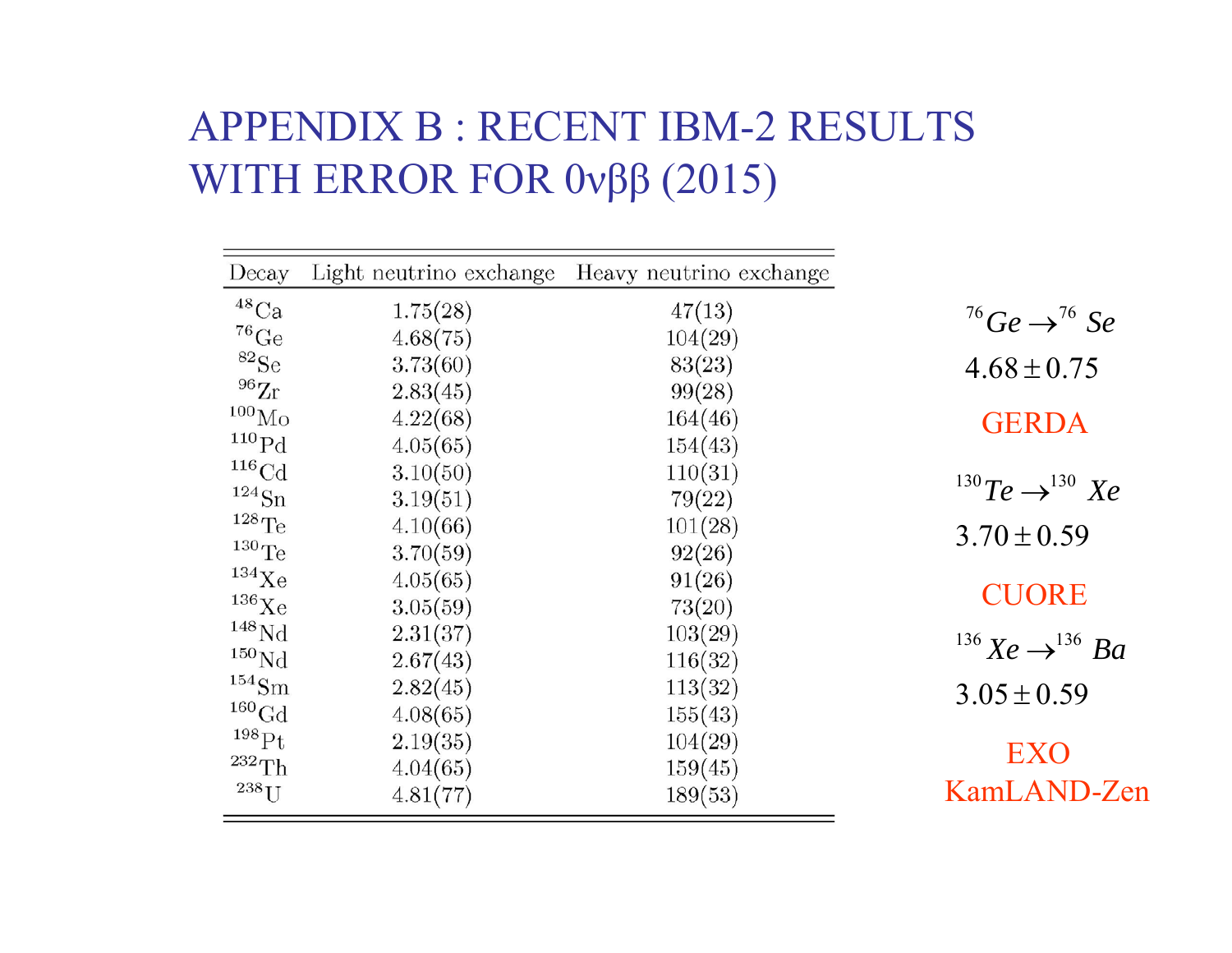#### APPENDIX C: EXPECTED HALF-LIVES (2015) 0νβ-β-

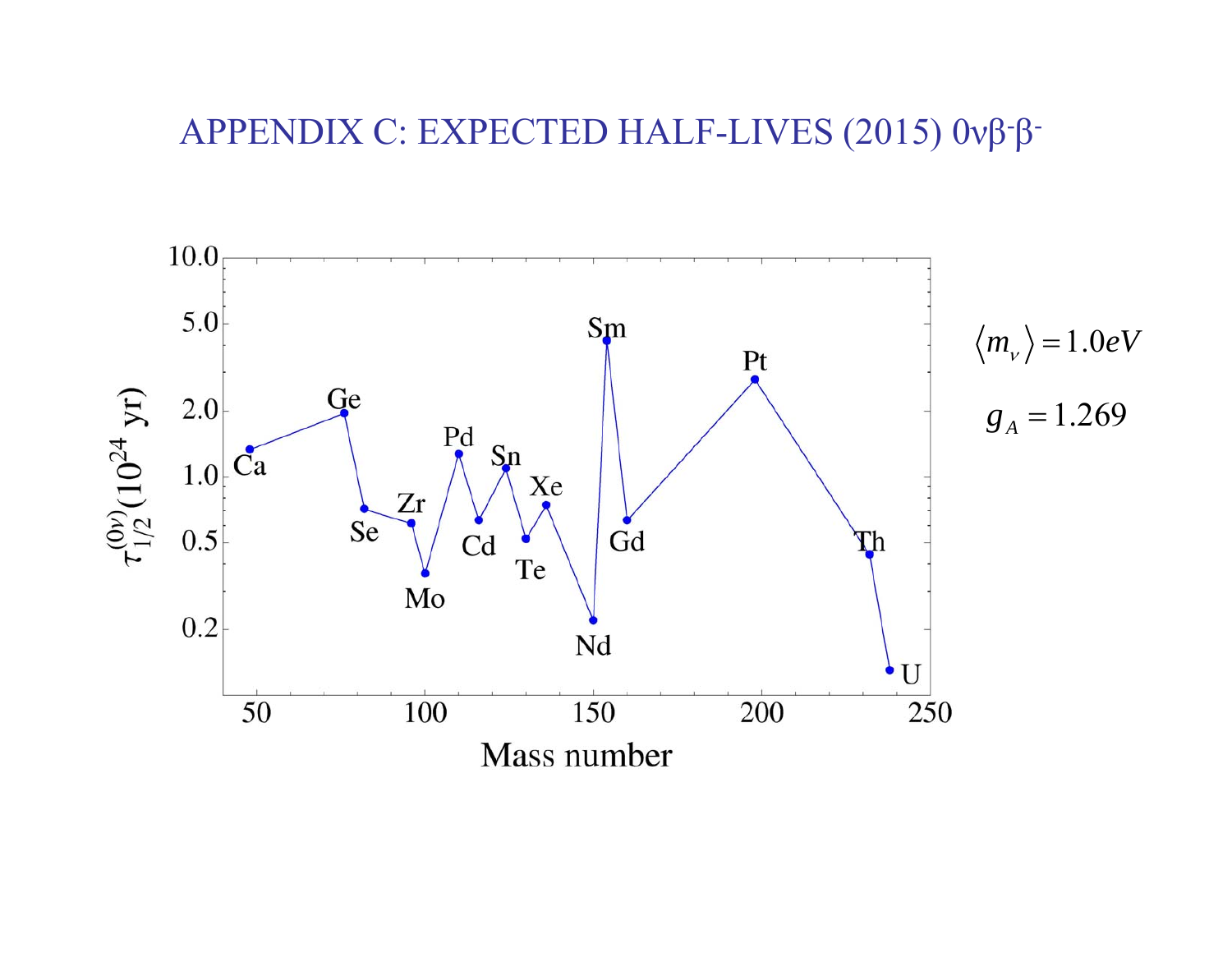#### EXPECTED HALF-LIVES (2015) 0νβ +  $\beta^+$ /0νβ<sup>+</sup>EC

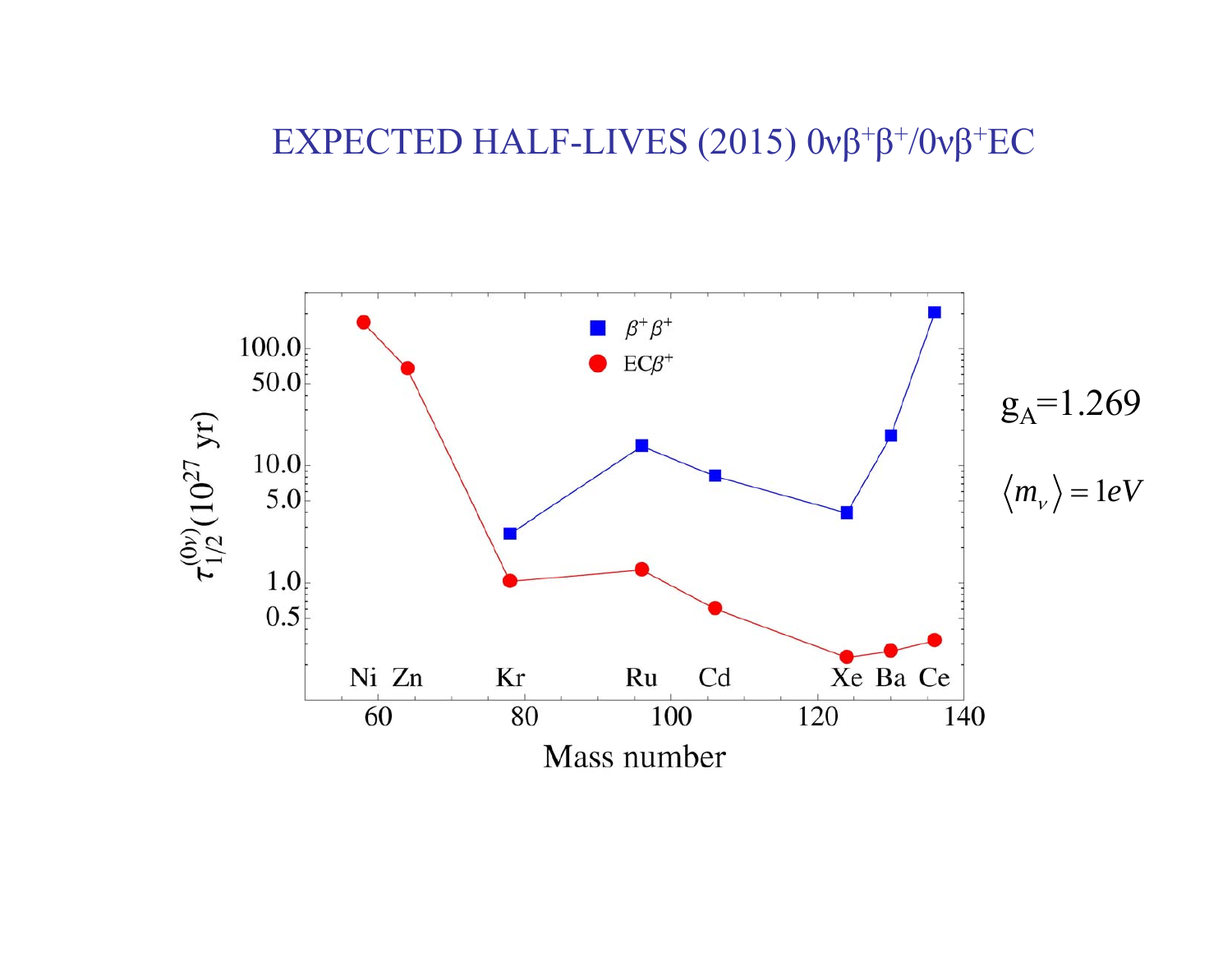#### EXPECTED HALF-LIVES (2015) R0 νECEC